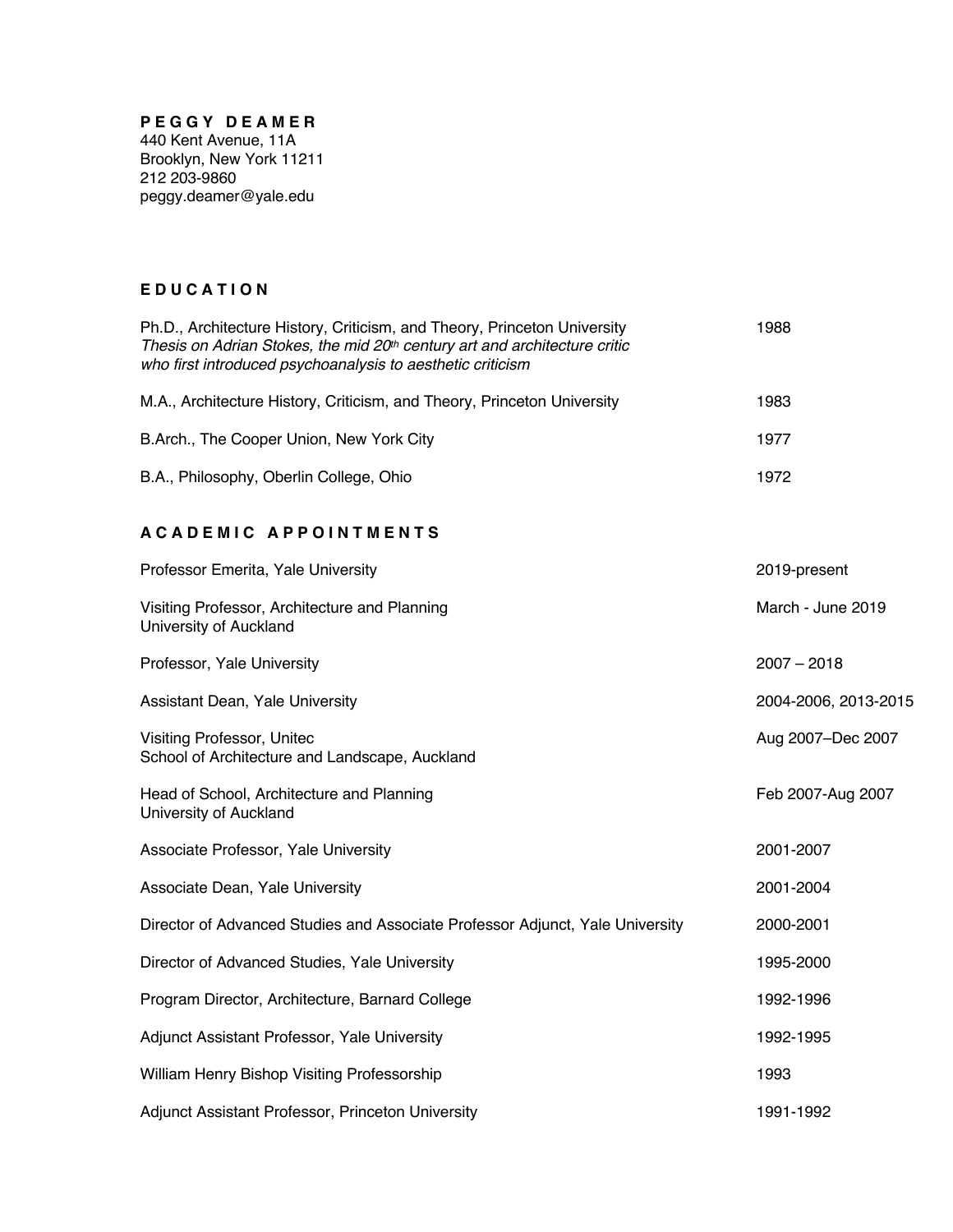| Lecturer, Parsons School of Design               | 1989-1991  |
|--------------------------------------------------|------------|
| Adjunct Assistant Professor, Columbia University | 1983-1990  |
| Lecturer, Ohio State University                  | 1984, 1986 |
| Visiting Professor, Carleton University, Ottawa  | 1985       |
| Assistant Professor, University of Kentucky      | 1979-1981  |
| Visiting Instructor, The Cooper Union            | 1978       |

### **P R O F E S S I O N A L A C T I V I S M**

|  |  | Founding Member and Research Coordinator: The Architecture Lobby | 2013-present |
|--|--|------------------------------------------------------------------|--------------|
|--|--|------------------------------------------------------------------|--------------|

# **R E S E A R C H A P P O I N T M E N T S**

| Visiting Fellow, Unitec Institute of Technology,<br>Architecture, Auckland NZ                                   | August 2012-present |
|-----------------------------------------------------------------------------------------------------------------|---------------------|
| Visiting Professorial Research Fellow, Victoria University<br>Faculty of Architecture and Design, Wellington NZ | October 2009-2015   |
| Visiting Professional Fellow, Auckland University<br>School of Architecture and Planning, Auckland NZ           | September2012       |
| PROFESSIONAL EXPERIENCE                                                                                         |                     |
| Deamer Studio<br>Principal, registered architect NY State                                                       | 2003-present        |
| Deamer + Phillips, Architecture<br>Partner                                                                      | 1986-2003           |
| Peggy Deamer, Design<br>Principal                                                                               | 1981-1986           |
| Pasanella & Klein, Architects<br>Designer                                                                       | 1978-1979           |
| Dept. of Planning and Development, Trenton, NJ<br>Designer                                                      | 1977-1978           |
| The Institute for Architecture and Urban Studies<br>Intern and Editor                                           | 1973-1974           |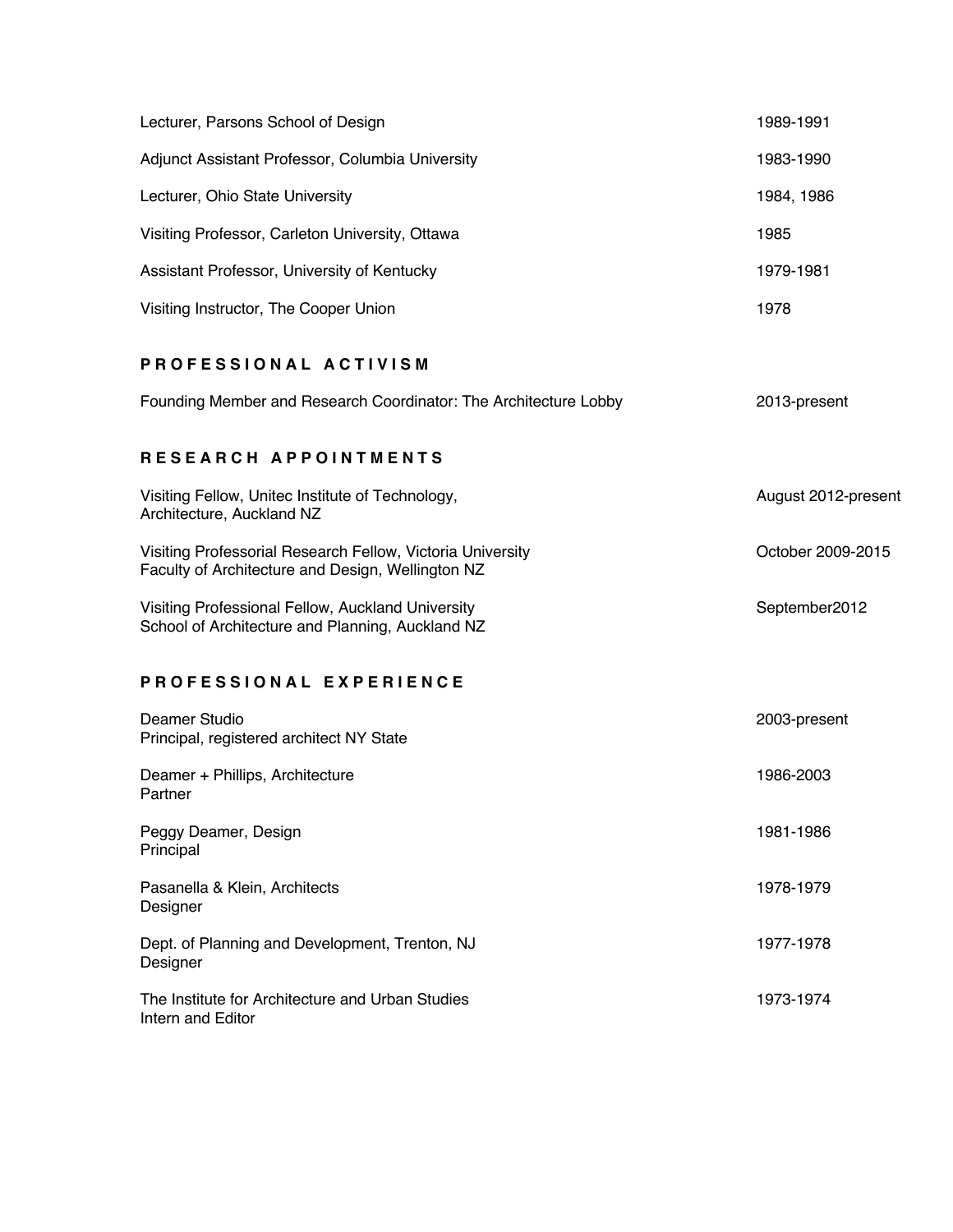# **A W A R D S & G R A N T S & R E S I D E N C I E S**

| Santa Fe Art Institute<br>Artist Residency - "Labor"                                                                                       | 2021 |
|--------------------------------------------------------------------------------------------------------------------------------------------|------|
| John Q. Hejduk Award<br>The Cooper Union                                                                                                   | 2021 |
| Architectural Record 2018 Women in Architecture Award<br>"Activist"                                                                        | 2018 |
| 16 Women Breaking New Ground in Architecture<br><b>Visual Culture/Artsy</b>                                                                | 2018 |
| 2015 Arnold W. Brunner Grant: The Sherman Antitrust Act<br>and the Profession of Architecture<br><b>Center for Architecture</b>            | 2015 |
| The A. Whitney Griswold Faculty Research Grant                                                                                             | 2011 |
| The A. Whitney Griswold Faculty Research Grant                                                                                             | 2005 |
| The Graham Foundation for Advanced Studies in the Fine Arts<br>for Yale School of Architecture "Architecture and Psychoanalysis" symposium | 2003 |
| AIA Tampa Bay<br>Honor Award for Architecture for<br><b>Stetson University Center</b>                                                      | 2003 |
| Winner, Pier 40 Competition<br>Van Alen Institute and Community Board 2                                                                    | 1998 |
| The Graham Foundation for Advanced Studies in the Fine Arts<br>for Yale School of Architecture MED Symposium and Newsletter                | 1997 |
| Winner, Tucker Building Stone Magazine Architectural Award                                                                                 | 1994 |
| "Emerging Voices" Honoree<br>Architectural League, New York                                                                                | 1993 |
| <b>Interiors Award</b><br>The American Institute of Architects, New York Chapter                                                           | 1991 |
| NYSCA Individual Project Grant                                                                                                             | 1990 |
| University of Kentucky Faculty Research Fellowship                                                                                         | 1981 |
| Henry Adams Medal and Certificate of Achievement<br>The American Institute of Architects                                                   | 1977 |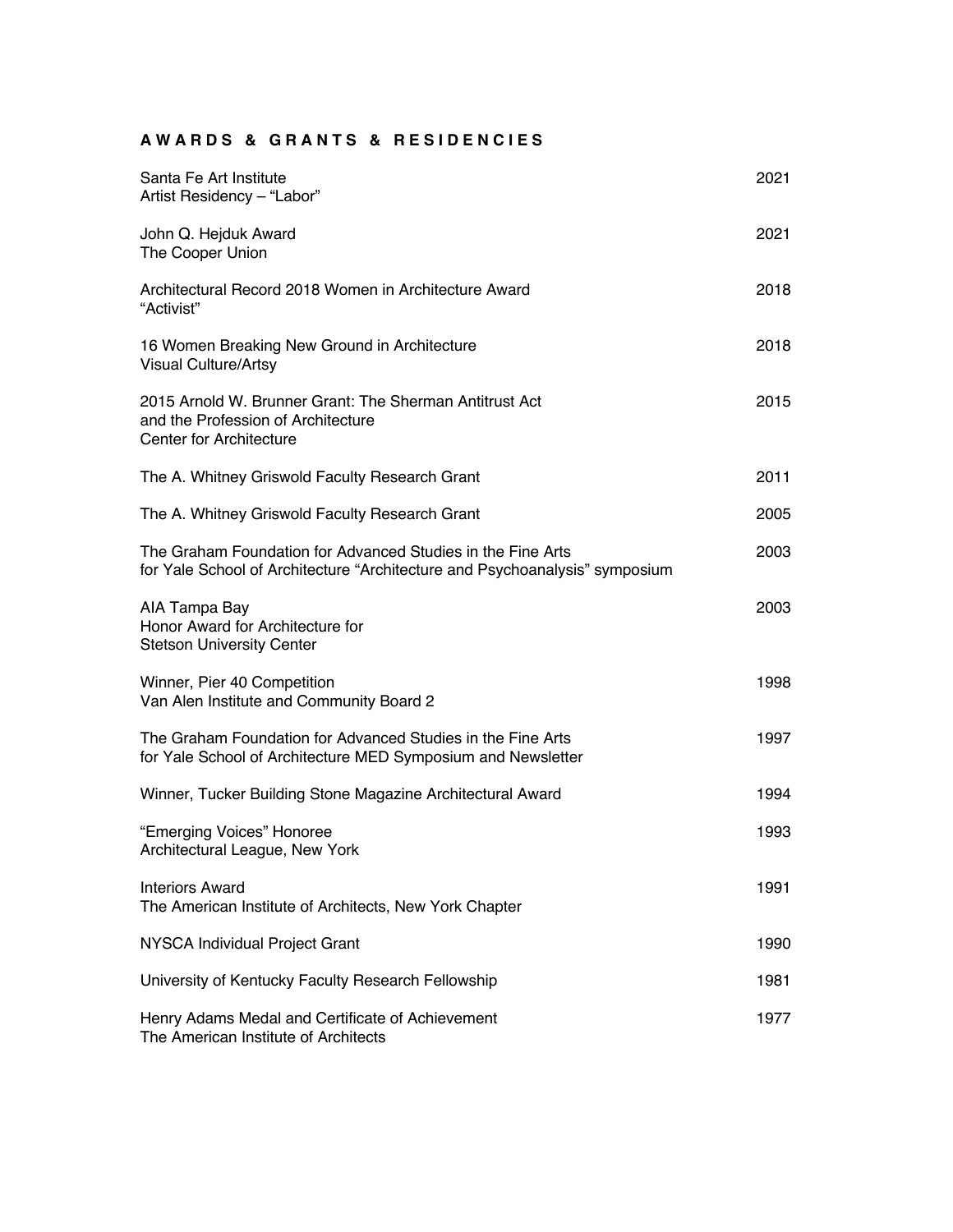#### **B O A R D S / O R G A N I Z A T I O N S**

| <b>Advisory Board</b><br>Translating Ferro/ Transforming Knowledges (TF/TK) | 2020-present |
|-----------------------------------------------------------------------------|--------------|
| <b>Editorial Board Member</b><br><b>Architectural Research Quarterly</b>    | 2016-present |
| Founding Member, The Architecture Lobby                                     | 2013-present |
| Board Member, Perspecta                                                     | 1996-2019    |
| <b>Editorial Board Member</b><br>Journal of Architectural Education         | 2016-2019    |
| Board Member, ArchiteXX                                                     | 2012-2018    |
| Board of Advisors, Beverly Willis Foundation                                | 2008-2015    |
| Board of Trustees, Beverly Willis Foundation                                | 2009-2014    |
| Board Member, Storefront for Art and Architecture                           | 1997-2007    |
| Chair, Perspecta Board of Advisors<br><b>Yale University</b>                | 1997-1999    |
| Design Editor<br>Journal of Architectural Education                         | 1996-1999    |
| <b>Editorial Board Member</b><br>Journal of Architectural Education         | 1994-1999    |
| Member Board of Advisors<br>New York Foundation for the Arts                | 1993-1998    |

### **A D V I S O R Y / P R O F E S S I O N A L J U R Y P A N E L S**

| Program Evaluator<br>Imam Abdulrahman Bin Faisal University Interior Architecture Program<br>National Commission for Academic Accreditation and Assessment,<br>Ministry of Education in Saudi Arabia. | 2021 |
|-------------------------------------------------------------------------------------------------------------------------------------------------------------------------------------------------------|------|
| <b>Jury Member</b><br>2020-21 Architectural League Prize for Young Architects + Designers                                                                                                             | 2021 |
| Aalto University Research Art and Assessment Panelist<br>Assessment of Art, Design, and Architecture                                                                                                  | 2018 |
| Program Evaluator<br><b>Effat University Department of Architecture</b><br>National Commission for Academic Accreditation and Assessment,<br>Ministry of Education in Saudi Arabia.                   | 2017 |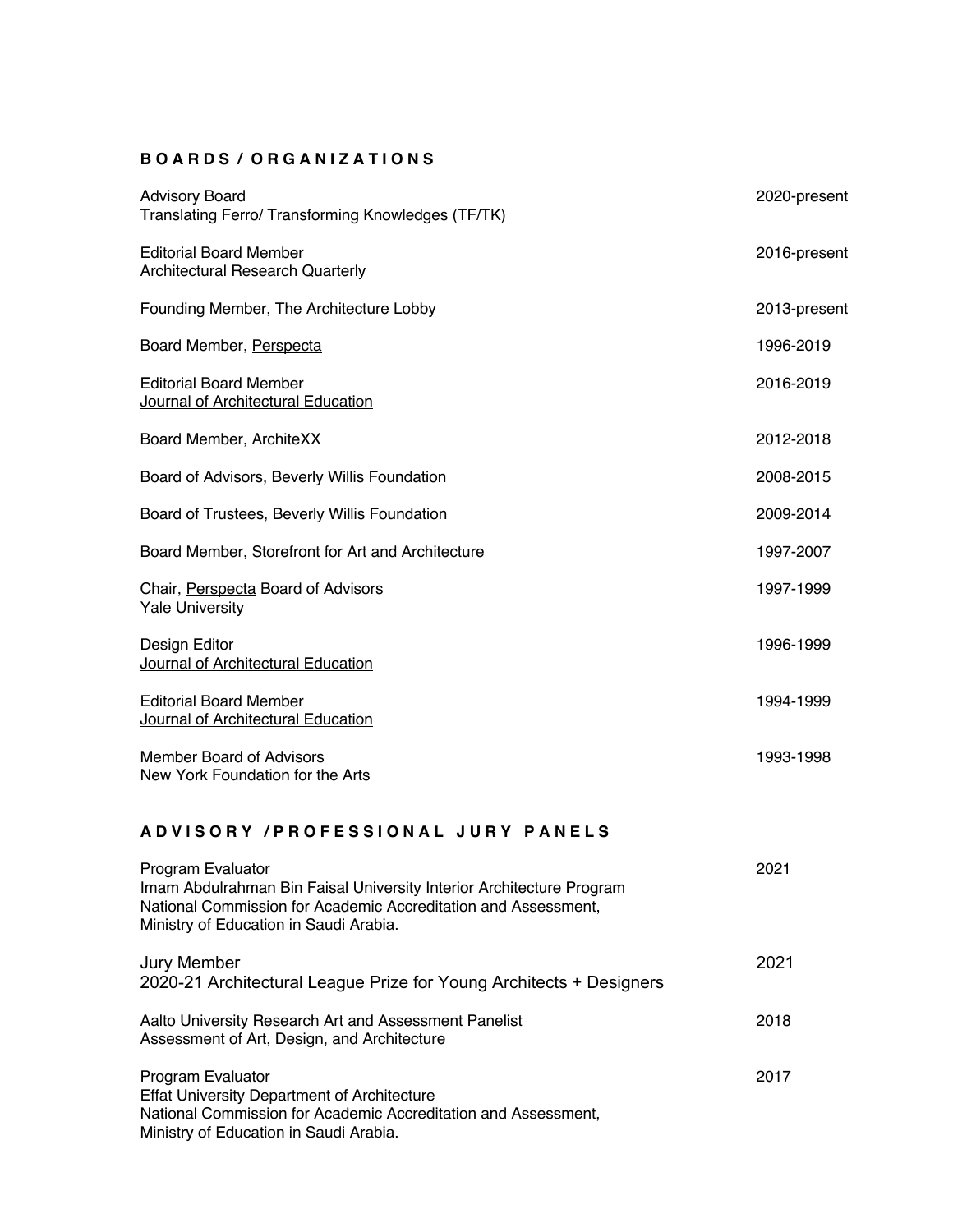| Jury Member<br>A-List Awards, athome Magazine                                                        | 2015 |
|------------------------------------------------------------------------------------------------------|------|
| Jury Member<br>A+W+NZ Awards                                                                         | 2014 |
| Jury Member<br>National AIA TAP BIM Awards                                                           | 2012 |
| Jury Member<br>Vilcek Prize, Vilcek Foundation                                                       | 2006 |
| Chair, External Review Team<br>Faculty of Architecture, Landscape, and Design, University of Toronto | 2004 |
| Jury Member<br>Vaughn, Ontario Civic Centre                                                          | 2004 |
| Jury Member<br>Pennsylvania AIA Architecture Awards                                                  | 2003 |
| Jury Member<br>Society of American Registered Architects, "Student Design Awards"                    | 2001 |
| Jury Member<br><b>Steadman Competition Prize</b><br><b>Washington University</b>                     | 1998 |
| Jury Member<br><b>ID Magazine Projects Awards</b>                                                    | 1993 |
| Jury Chair, "Environment 3"<br>National AIAS National Competition                                    | 1993 |
| <b>Grant Selection Panelists</b><br>New York Foundation for the Arts                                 | 1991 |
|                                                                                                      |      |

### **L E C T U R E S / S Y M P O S I A / P A N E L S**

| "Rethinking Contemporary Practice"<br>Yale Women in Architecture<br>Organizer and Moderator                     | May 2022   |
|-----------------------------------------------------------------------------------------------------------------|------------|
| "Architectural Work: Activism"<br>Yale Women in Architecture<br>Organizer and Moderator                         | March 2022 |
| "Architecture Beyond Capitalism"<br>Architecture Dept. at Cranbrook Academy of Art<br>Lecturer and Interlocutor | March 2022 |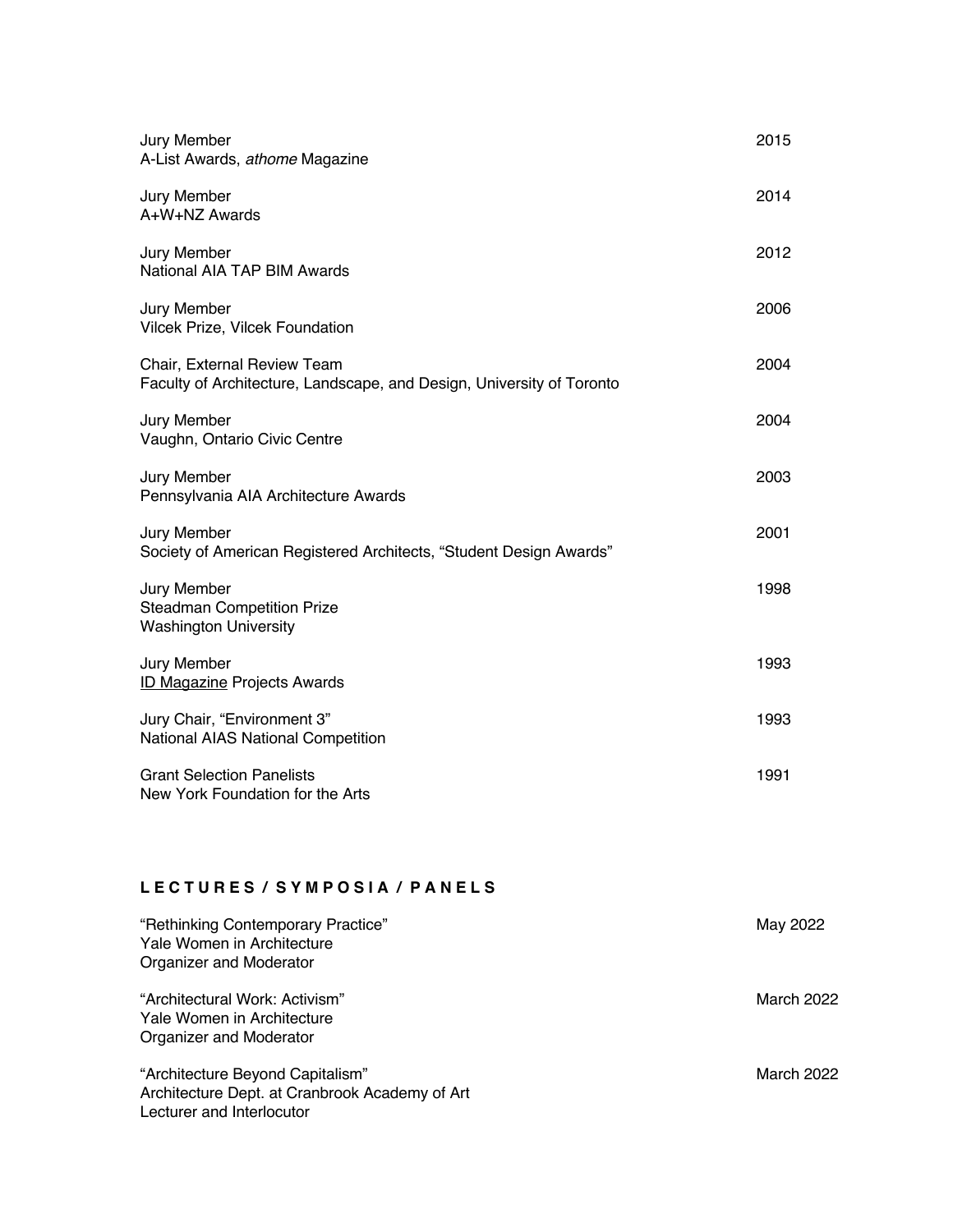| "Reworking Architecture"<br>Washington State, School of Construction and Design<br>Lecturer                                                                                                                                                                | Feb 2022         |
|------------------------------------------------------------------------------------------------------------------------------------------------------------------------------------------------------------------------------------------------------------|------------------|
| "The Work of Architectural Work"<br>Rutgers University Dept. of. Landscape Design<br>Lecturer                                                                                                                                                              | Jan 2022         |
| "Architecture and Capitalism: Infrastructure (Social and Physical)"<br><b>Conversation with Yanis Varoufakis</b><br>New York Institute of Technology, School of Architecture and Design<br>Organized by Nader Voussoughian and Hyun-Tae Jung<br>Conversant | Nov 2021         |
| "Digital Urbanism and the Environment"<br>Neoliberalism, Globalization, and the Ecological Crisis<br>Lebanese American University, School of Architecture and Design<br>Presenter                                                                          | Sept 2021        |
| "Intersection of Justice: Architecture Beyond Capitalism"<br>Intersections of Justice<br>Association for Community Design (ACD) 44<br>Panelist with other ABC organizers                                                                                   | Sept 2021        |
| "Platform Urbanism"<br>Platform Austria: We Like<br>Austria Pavilion, Venice Biennale<br>Peter Mörtenböck and Helge Mooshammer, organizers<br>Panelist                                                                                                     | August 2021      |
| Architecture Beyond Capitalism (ABC) Summer School (virtual)<br>The Architecture Lobby<br>Organizer, moderator, participant                                                                                                                                | June-July 2021   |
| "Pay Your Architect"<br>Universidade de São Paulo<br>Faculdade de Arquitetura e Urbanismo<br>Programa de Pós-Graduação em Arquitetura e Urbanismo                                                                                                          | <b>June 2021</b> |
| "Cooperatives"<br>ACSA 2021 Workshop host<br>(with Architecture Lobby members)                                                                                                                                                                             | April 2021       |
| "Political Production/Architectural Performance"<br><b>ARCC Performative Environments Conference</b><br>Keynote                                                                                                                                            | April 2021       |
| Retrofuturism, Yale School of Architecture<br>Panelist with Lucia Allais                                                                                                                                                                                   | March 2021       |
| "Largest Architectural Firms in the Global Scenario. Authorship Histories, Design Cultures<br>and Managerial Organization"<br>Presenter with Aaron Cayer                                                                                                   | Feb 2021         |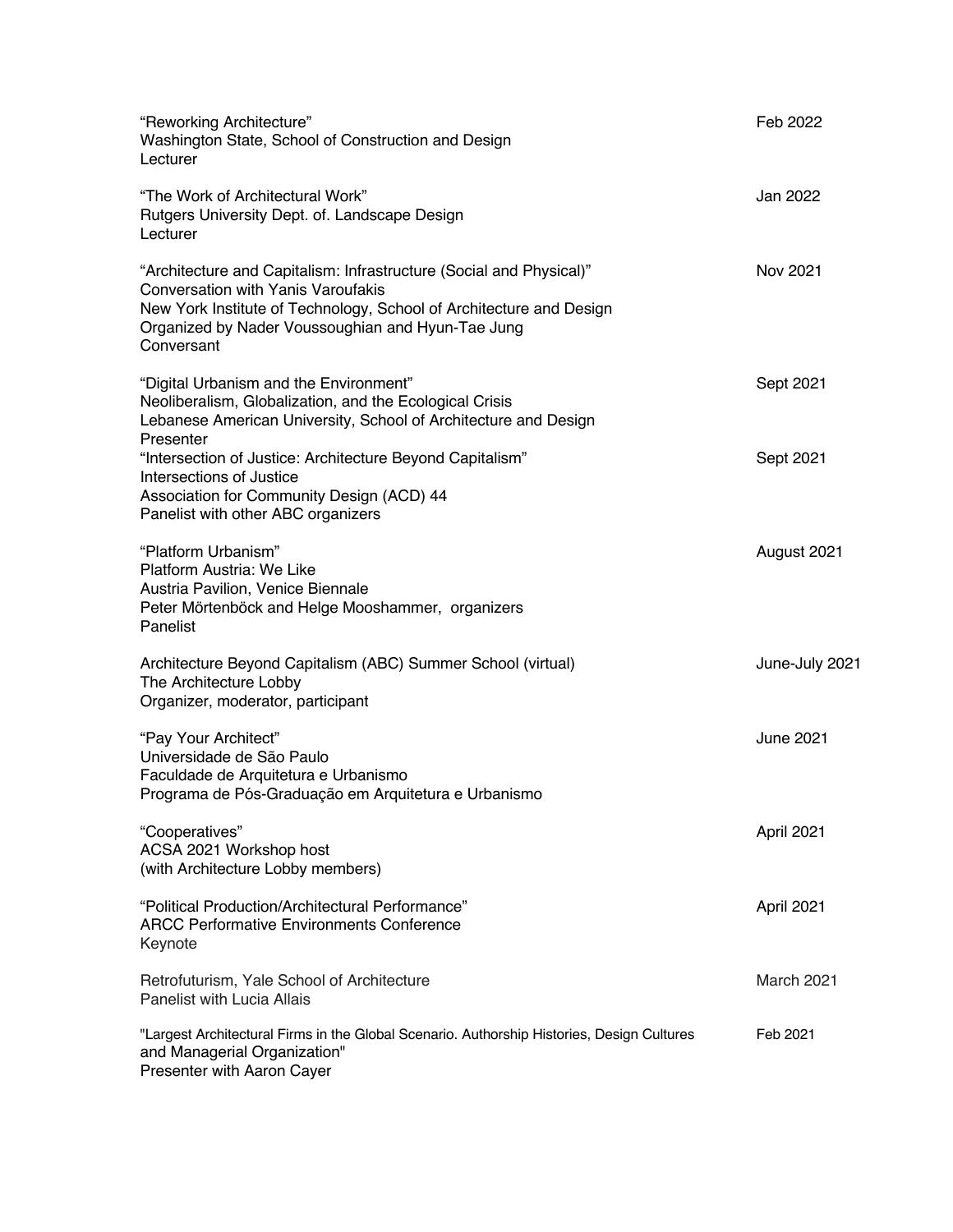| "Cooperation/Cooperatives"<br>J. Irwin Miller Architecture Program<br>IU School of Art, Architecture and Design<br>Lecturer                  | March 2021        |
|----------------------------------------------------------------------------------------------------------------------------------------------|-------------------|
| "Architecture and Labor" with SAW-UVW's Jake Arnfield<br><b>Architecture Foundation Book Week</b><br>Panelist                                | Nov 2020          |
| <b>ACADIA "Distributed Proximities"</b><br>"Conversation on Labor and Practice"<br>Keynote Panelist with Faircloth and Claypool              | Oct 2020          |
| cityLAB UCLA, Activism in Design<br>Panelist                                                                                                 | Oct 2020          |
| Open Workshop: Neeraj Bhatia<br>The Cooper Union<br>Panelist                                                                                 | April 2020        |
| Architectural Cooperatives: A Dialogue<br>William Ward, the Victoria Chapter of the Architecture Lobby &<br>Loop Bar, Melbourne<br>Panelist  | April 2020        |
| "The Work of Architectural Work"<br>Melbourne School of Design/MPavilion                                                                     | <b>March 2020</b> |
| Architecture Exchange 3: Jacques Rancière<br>"How Does Architecture Distribute the Sensible?"<br>The Cooper Union<br>Presenter               | November 2019     |
| Roundtable Discussion<br><b>Cornell AAP</b><br>Discussion with Manuel Shvarzberg                                                             | November 2019     |
| "Practice Sessions"<br>Taubman College of Architecture and Urban Planning, University of Michigan<br>Panelist                                | November 2019     |
| Building Power: Architecture and the Green New Deal<br>"Designing a Green New Deal"<br>McHarg Center, University of Pennsylvania<br>Panelist | September 2019    |
| "Education, Design and Practice - Understanding Skills in a Complex World"<br>AMPS, Stevens Institute of Technology, New Jersey<br>Keynote   | June 2019         |
| The San Francisco Housing Crisis<br><b>AIASF NEXT Conference</b><br>Panelist                                                                 | June 2019         |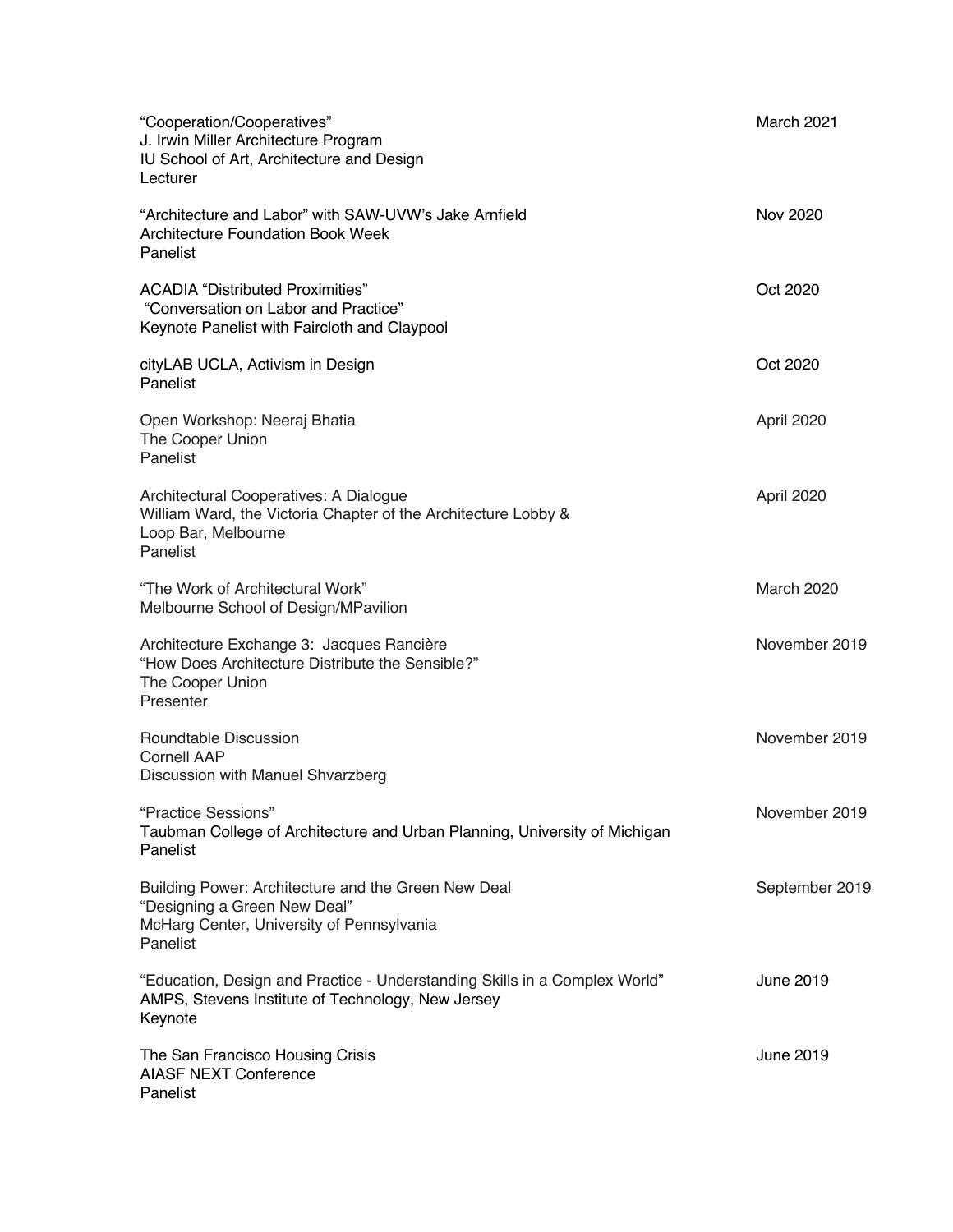| <b>ACSA "Black Box" Annual Convention</b><br>Pittsburg<br>Keynote with Antoine Picon                                                                                                                                                                                                                                                                                                                                                                              | March 2019       |
|-------------------------------------------------------------------------------------------------------------------------------------------------------------------------------------------------------------------------------------------------------------------------------------------------------------------------------------------------------------------------------------------------------------------------------------------------------------------|------------------|
| Melbourne Design Week<br>Architecture/Work<br>Panelist                                                                                                                                                                                                                                                                                                                                                                                                            | March 2019       |
| "(Re) Working Architecture"<br>University of Minnesota (2019)<br>University of Nebraska, Lincoln (2019)<br>Boston Architectural Center (2019)<br>University of New South Wales, Newcastle, AU (2019)<br>Otago Polytechnic, Dunedin, NZ (2019)<br>RISD (2018)<br>Rice (2018)<br>UC Berkeley (2017)<br>Bartlett, London (2017)<br>lowa State (2017)<br>Penn State (2016)<br>Auckland University (2016)<br>University of Western Australia, Perth (2016)<br>Lecturer | 2016-present     |
| "Precarity"<br>Columbia GSAPP/CCCP<br>Swiss Institute<br>Panelist                                                                                                                                                                                                                                                                                                                                                                                                 | November 2018    |
| "The Way We Work"<br>Princeton-Mellon Initiative in Architecture, Urbanism, and the Humanities<br>Panelist                                                                                                                                                                                                                                                                                                                                                        | November 2018    |
| "Convergence"<br>Harvard GSD Women in Design<br>Panelist                                                                                                                                                                                                                                                                                                                                                                                                          | November 2018    |
| Practice Plus: Meaning and Purpose<br>MIT<br>Panelist                                                                                                                                                                                                                                                                                                                                                                                                             | November 2018    |
| "International Architectural Associations: A Comparison, a Complaint<br>and a Counsel"<br>Tongji University and Design Institute<br>Presenter                                                                                                                                                                                                                                                                                                                     | October 2018     |
| Infrastructure: Architecture Lobby National Think-In<br>Prime Produce, NY<br><b>Organizer and Presenter</b>                                                                                                                                                                                                                                                                                                                                                       | <b>June 2018</b> |
| "Borders, Immigration, and Labor"<br>Venice, Palazzo Widmann<br>Venice, US Pavilion<br>SPUR, San Francisco<br>Organizer and Presenter                                                                                                                                                                                                                                                                                                                             | May 2018         |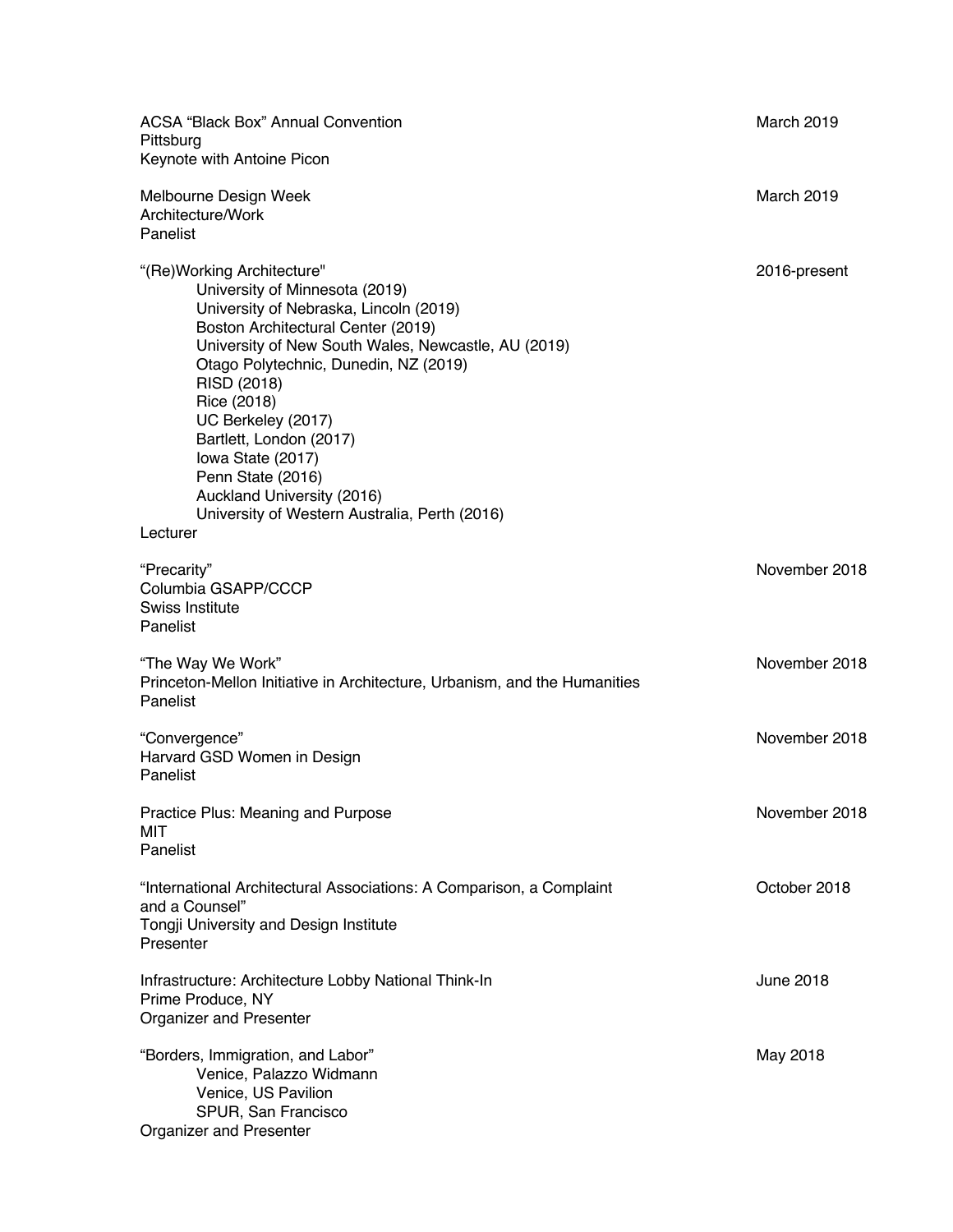| "The Architect as Worker/The Architect as Activist"<br>Fundamentals: The Way We Work Symposium<br>University of the Arts, London<br><b>Central Saint Martins</b><br>Presenter               | March 2018                                |
|---------------------------------------------------------------------------------------------------------------------------------------------------------------------------------------------|-------------------------------------------|
| "Rebuilding Architecture"<br>Yale School of Architecture<br>Symposium Organizer and Endnote Speaker                                                                                         | January 2018                              |
| "Contracts of Relations"<br>HNI/Berlage/e-flux Representation Lecture Series<br>Rotterdam, Netherlands<br>Lecturer                                                                          | November 2017                             |
| "Work/Professionalism"<br>Architecta: The Changing Professional Image of Architecture<br>Helsinnki, Finland<br>Keynote                                                                      | October 2017                              |
| "Architecture and Professionalism"<br>Professional Practice in the Built Environment Symposium<br>Reading, UK<br>Presenter                                                                  | April 2017                                |
| "The Work(er) of Architecture"<br>Contra Condutas Symposium<br>São Paulo, Brazil<br>Presenter                                                                                               | April 2017                                |
| "The Work(er) of Architecture"<br>Otago Polytechnic, Dunedin, NZ<br>Keynote                                                                                                                 | March 2017                                |
| Schwerpunkte 2016 - Seminar and Lecture: Professionalism<br>ETH, Zurich<br>Presenter                                                                                                        | November 2016                             |
| "The Missing Unions of Architectural Labor"<br>at "The Work of Architecture: Labor Theory and<br>Production of Architecture"<br>European Architectural History Network, Dublin<br>Presenter | May 2016                                  |
| Architecture Lobby Think-In: Further Discussions on the Nature of<br><b>Architectural Practice</b><br>Oakland, CA<br>Los Angeles, CA<br>Tampa, Florida<br>Organizer and Presenter           | January 2017<br>October 2016<br>June 2016 |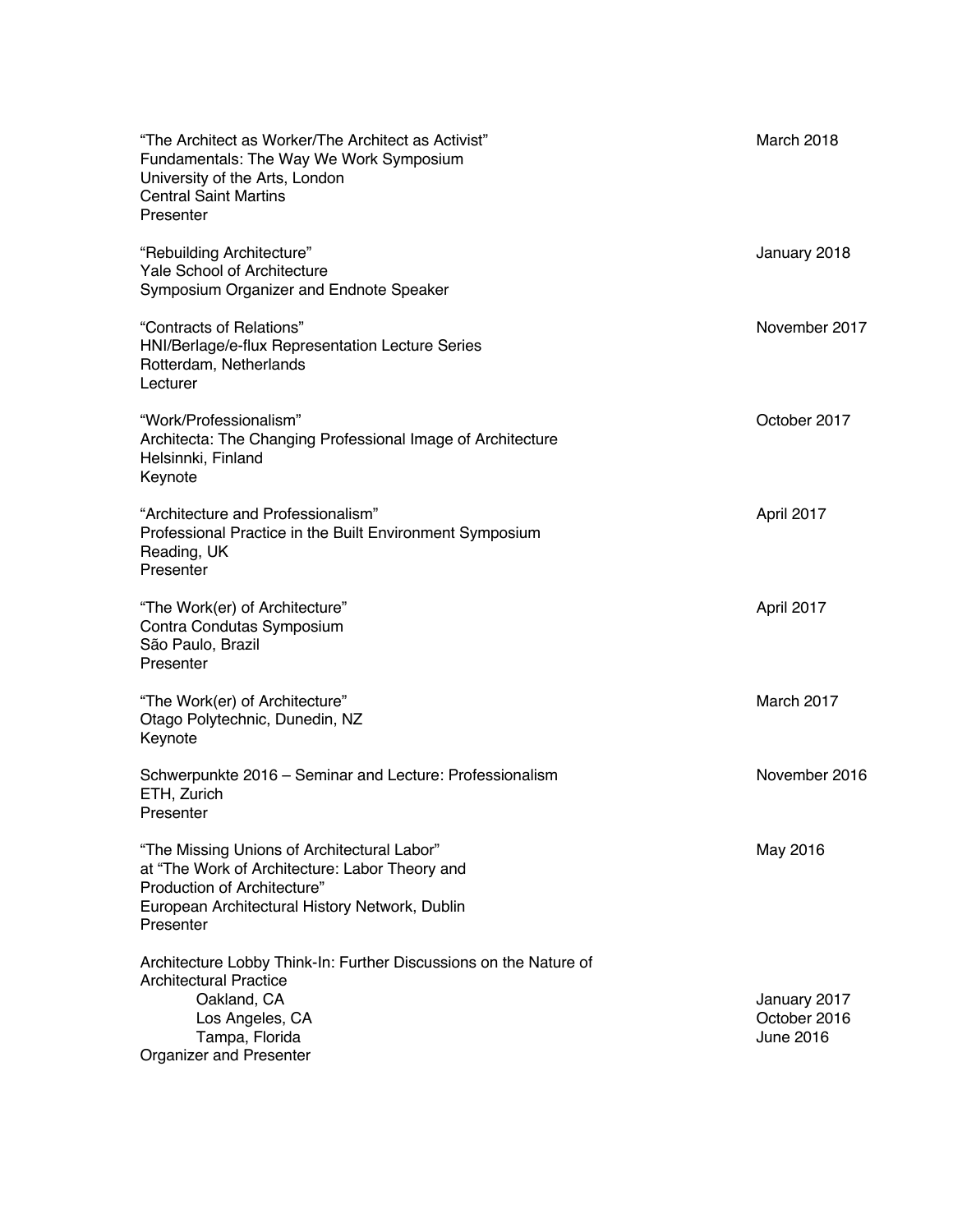| "Detail, Design, and Labor"<br><b>Under Construction Conference</b><br>Istanbul, Turkey<br>Presenter                                                                               | June 2016 |
|------------------------------------------------------------------------------------------------------------------------------------------------------------------------------------|-----------|
| "(Re)Working Architecture" Video Launch and Lecture<br>Slought Foundation, Philadelphia, PA<br>Lecturer                                                                            | June 2016 |
| Book Performance: Asymmetric Labor: The Economy of Architecture<br>in Theory and Practice<br>Now/Next, Palazzo Widmann<br>Presenter                                                | May 2016  |
| Book Launch: Asymmetric Labor: The Economy of Architecture<br>in Theory and Practice<br>NZIA Pavilion, Palazzo Bollani, Venice<br>Organizer and Presenter                          | May 2016  |
| Book Launch: The Architect as Worker<br>and The Politics of Parametricism<br>Center for Architecture, New York<br>Presenter                                                        | 2016      |
| Feminism and Architecture: Part 2b - Symposium<br>"Women, Architecture, and Academia"<br>School of Architecture, Victoria University<br>Co-organizer with Joanna Merwood-Salisbury | 2015      |
| "Measure": Manifesto Series<br>Storefront for Art and Architecture, New York<br>Presenter/Performer                                                                                | 2015      |
| "On Hiring"<br><b>Built In</b><br><b>New York</b><br>Panelist                                                                                                                      | 2015      |
| Soap Box: On Politics, Policy, and Hiring<br>Center for Architecture, New York<br>Moderator                                                                                        | 2015      |
| Feminism and Architecture: Part 2a - Symposium<br>"Women, Architecture, and Academia"<br>Parsons The New School of Design<br>Co-Organizer with Brian McGrath                       | 2015      |
| "Trauma: Architecture: Capitalism"<br>The Language of Architecture and Trauma<br>Pratt<br>Presenter                                                                                | 2015      |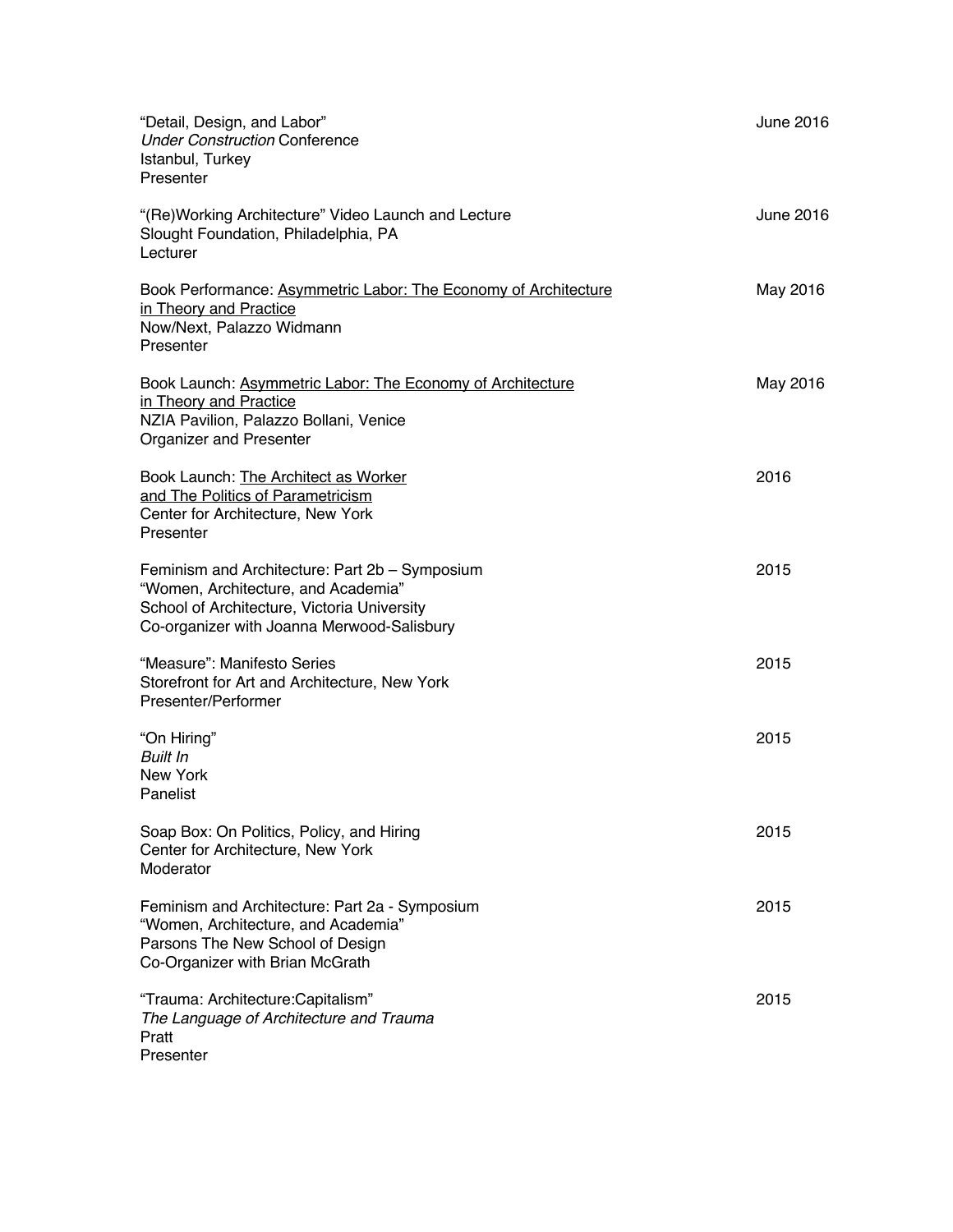| "Disruption::BIM"<br><b>CODE: Collaborative Creative Symposium</b><br>Miami University<br>Presenter                           | 2015 |
|-------------------------------------------------------------------------------------------------------------------------------|------|
| Architecture, the Critical Project, and the Practice of Negativity<br>University of Canberra, Australia                       | 2015 |
| <b>Endnote Speaker</b><br><b>Professional Practice Roundtable</b><br>with The Architectural League<br>Organizer and Presenter | 2015 |
| Industries of Architecture<br>University of Newcastle, England<br>Keynote                                                     | 2014 |
| PennDesign, Contemporary Architecture Theory<br>Lecturer                                                                      | 2014 |
| Venice Biennale OfficeUS, "Labor LEED"<br>Venice, Italy<br>Presenter                                                          | 2014 |
| Book Launch and Discussion: Architecture and Capitalism: 1845-Present<br>Storefront for Art and Architecture<br>Panelist      | 2014 |
| Feminism and Architecture: Part 1 - Symposium<br>"Feminism"<br>Parsons The New School<br>Panelist                             | 2014 |
| Jane Jacobs Forum - Women as City Builders<br>Municipal Arts Society, New York, New York<br>Panelist                          | 2013 |
| The Politics of Parametricism<br>"Parametric Schizophrenia"CalArts, Los Angeles<br>Presenter                                  | 2013 |
| "Architecture or Capitalism/ Architecture and Capitalism"<br>Storefront for Art and Architecture NYC<br>Presenter             | 2013 |
| BIM Futures 2013 - Thought Leaders<br>"Marx, BIM, and Contemporary Labor"<br>USC, Los Angeles<br>Presenter                    | 2013 |
| TED-x, "Performance"<br>CalArts, Los Angeles<br>Presenter                                                                     | 2013 |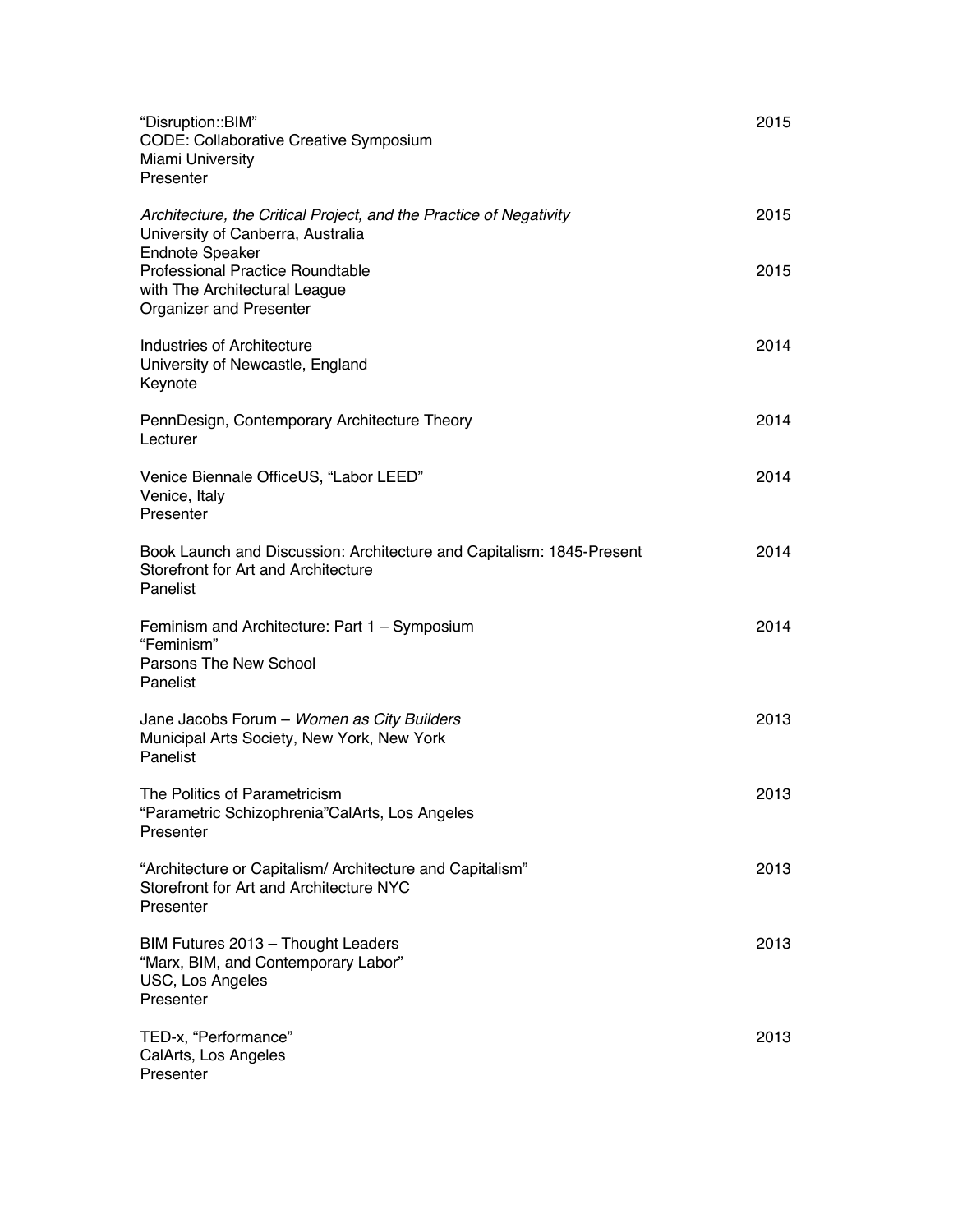| "USA/NZ Architectural Education"<br>Victoria University, New Zealand<br>Keynote                                                                                 | 2012 |
|-----------------------------------------------------------------------------------------------------------------------------------------------------------------|------|
| "BIM, Design, and Design Education"<br>AIA Technology Series, Center for Architecture<br>Presenter                                                              | 2012 |
| "Who Builds Your Architecture?"<br>Vera List Center for Art and Politics,<br>The New School, New York, New York<br>Panelist                                     | 2012 |
| "Network Practices: Vectored Development"<br><b>Brooklyn Think Tank</b><br>Columbia Building Intelligence Project, Columbia University<br>Panelist              | 2012 |
| "Utopia Today: A Dialogue"<br>Yale School of Architecture, PhD Series<br>Panelist                                                                               | 2011 |
| "Chandigarh and the Contemporary Utopia" and Conference Commentary<br>India Urban Conference: Evidence and Experience<br>Bangalore and Mysore, India<br>Keynote | 2011 |
| "Who Owns Design?"<br>Penn State<br>Lecturer                                                                                                                    | 2011 |
| "Architecture and Utopia"<br>Victoria University, New Zealand<br>Presenter                                                                                      | 2011 |
| "BIM in Academia" – AIA Latrobe Finalist Presentation<br>Dallas, Texas<br>Presenter                                                                             | 2011 |
| "Critical Architecture"<br>Victoria University, NZ<br>Lecturer                                                                                                  | 2010 |
| "Building Information Modeling: Implications for Pedagogy"<br><b>Yale School of Architecture</b><br>Co-organizer with Phil Bernstein, Presenter                 | 2010 |
| "Practicing Practice: Non-Traditional Studios"<br>University of Auckland<br>Presenter                                                                           | 2009 |
| "Practicing Practice: New Architectural Craft"<br><b>Victoria University</b><br>Presenter                                                                       | 2009 |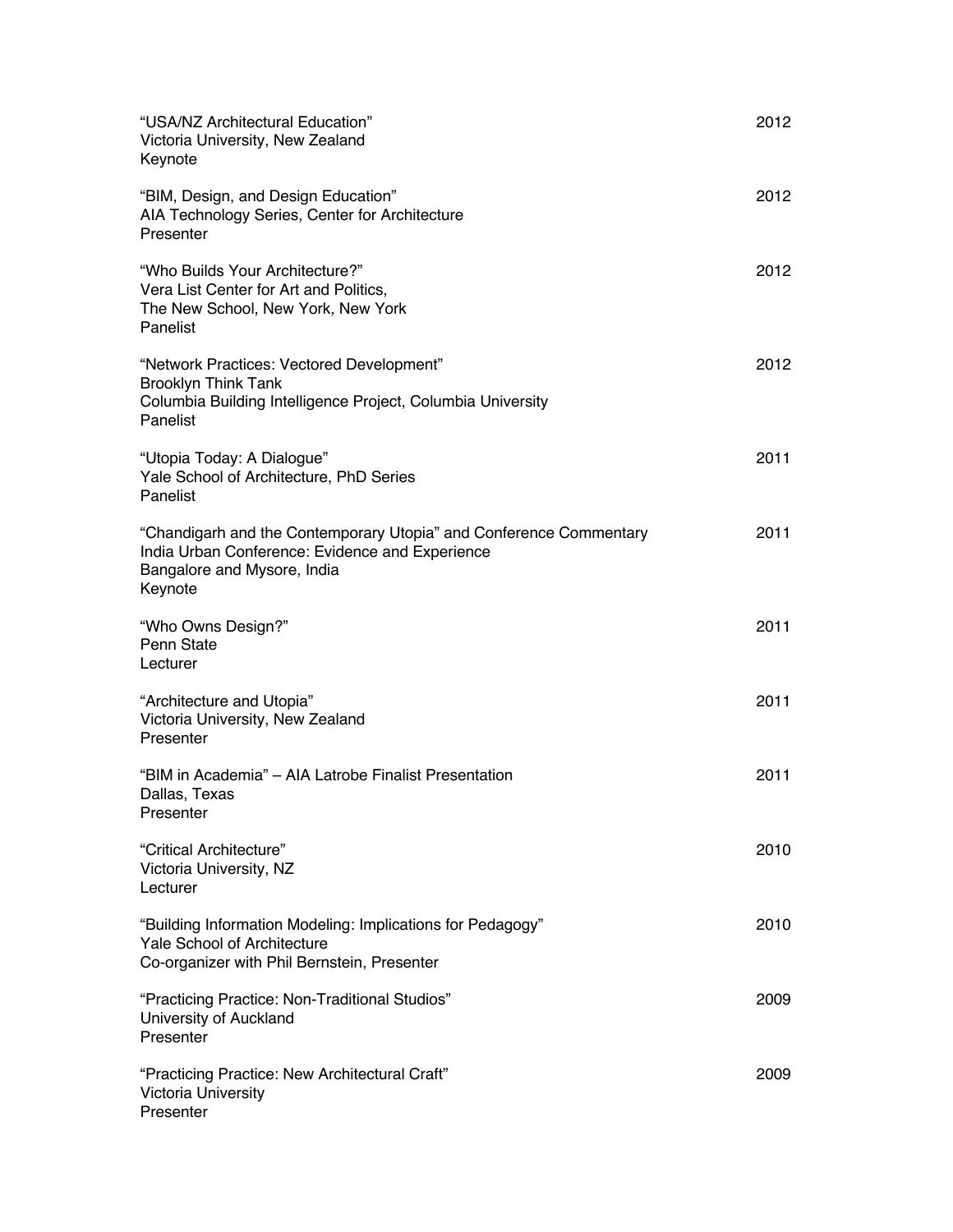| "Detailing Practice; Practicing Details"<br>University of Sydney<br>Presenter                                                                                                                                        | 2009 |
|----------------------------------------------------------------------------------------------------------------------------------------------------------------------------------------------------------------------|------|
| "Local/Global" - ADNZ Seminars<br>Blenheim, Christchurch, Dunedin, Palmerston North, Hamilton, Auckland<br>Keynote                                                                                                   | 2008 |
| "Dick Toy: Regionalist" and "Detail Deliberations"<br>NZIA 2008 Conference, Auckland<br>Keynote                                                                                                                      | 2008 |
| "Dick Toy: Last Lecture," Auckland Week Endnote Address<br>Auckland Branch, NZIA<br>Presenter                                                                                                                        | 2007 |
| "Practice, Professionalism, and Pedagogy"<br>Faculty of Architecture, Design and Planning, University of Sydney<br>Presenter                                                                                         | 2007 |
| "Recasting Labor in Architecture"<br>Techniques and Technologies: Transfer and Technologies AASA Symposium<br>School of Design, Architecture and Building, UTS Sydney<br>Keynote                                     | 2007 |
| "ArchEd," Keynote Address<br>CtrlShift 07, Biennial Pacific Students of Architecture Congress<br>Keynote                                                                                                             | 2007 |
| "Building (in) the Future: Recasting Labor in Architecture"<br>Yale University School of Architecture<br>Co-organizer with Phil Bernstein, Presenter                                                                 | 2006 |
| "Philip Johnson"<br>Yale University School of Architecture<br>Respondent                                                                                                                                             | 2006 |
| "The Courage to be Effete: The Gay Philip Johnson'<br>Columbia University, Open Seminars: Gender and Modern Architecture<br>The Temple Hoyne Buell Center for the Study of American Architecture, GSAAP<br>Presenter | 2005 |
| "Site:Offsite: Architecture and the Factory-Built House"<br>University of Texas at Austin School of Architecture<br>Presenter                                                                                        | 2004 |
| "Labor, Material and Craft" and<br>"Deamer Studio: Detail from Craft to Prefabrication"<br>Jerusalem Seminar in Architecture<br>Keynote                                                                              | 2004 |
| "Branding the Architectural Author"<br>ar©hitectur, University of Toronto<br>Presenter                                                                                                                               | 2004 |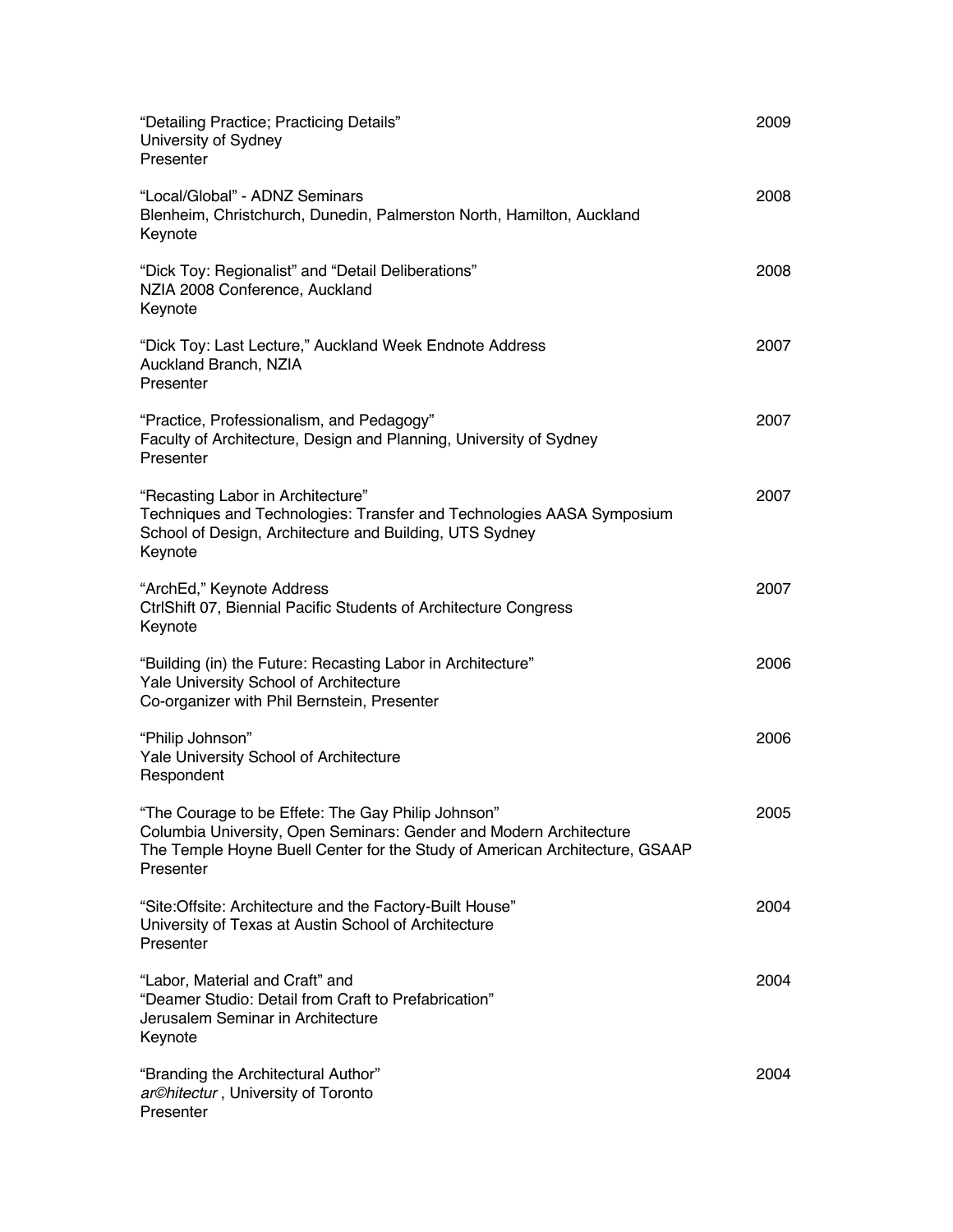| "The Good, the Bad and the Ugly: Theory in the Age of Post-Criticality"<br>MIT Henry Millon/The State of History/Theory Symposium<br>Presenter                                                                                                          | 2003                                                                         |
|---------------------------------------------------------------------------------------------------------------------------------------------------------------------------------------------------------------------------------------------------------|------------------------------------------------------------------------------|
| "Surface, Form and (Dis)Content"<br>at "Architecture and Psychoanalysis"<br>Yale University School of Architecture<br>Symposium Organizer and Presenter                                                                                                 | 2003                                                                         |
| "Form and (Dis)Content: The Work of Adrian Stokes"<br>8 <sup>th</sup> Annual Conference on Psychoanalysis and Social Change: Emotions<br>University of Pennsylvania<br>Presenter                                                                        | 2002                                                                         |
| "The Fictions of Studio Design: (De)Formation"<br>18th National Conference on the Beginning Design Student<br><b>Portland State University</b><br>Presenter                                                                                             | 2002                                                                         |
| "Work::Detail," Deamer + Phillips Architecture<br>University of Calgary<br>Yale<br>Columbia<br>NYIT (Manhattan)<br>NYIT (Islip)<br>Rice<br>Columbia<br><b>Ohio State</b><br><b>NJIT</b><br><b>Bennington College</b>                                    | 1992<br>1992<br>1993<br>1993<br>1993<br>1996<br>1999<br>1999<br>2001<br>2001 |
| Lecturer                                                                                                                                                                                                                                                |                                                                              |
| Arverne: Affordable Housing Symposiums<br>(with Diana Balmori, Deborah Berke, and Keller Easterling),<br>The Architectural League<br>Baruch College, Real Estate Division<br>Scandanavia House, NY<br><b>Yale University</b><br>Organizer and Presenter | March 2001<br>December 2001<br>January 2001<br>February 2002                 |
| "Women, Families and the Architectural Profession"<br><b>Yale University</b><br><b>Organizer and Panelist</b>                                                                                                                                           | January 2002                                                                 |
| Perspecta 50 <sup>th</sup> Anniversary Symposium<br><b>Yale University</b><br>Respondent                                                                                                                                                                | February 2000                                                                |
| "East Coast, West Coast All Around the Town"<br>Association of Yale Alumni, Redpath Seminar: "The Making of Modern L.A."<br>MOCA, Los Angeles<br>Keynote                                                                                                | October1999                                                                  |
| Deamer + Phillips: Residential Projects, Presenter<br>Museum of the City of New York                                                                                                                                                                    | 1999                                                                         |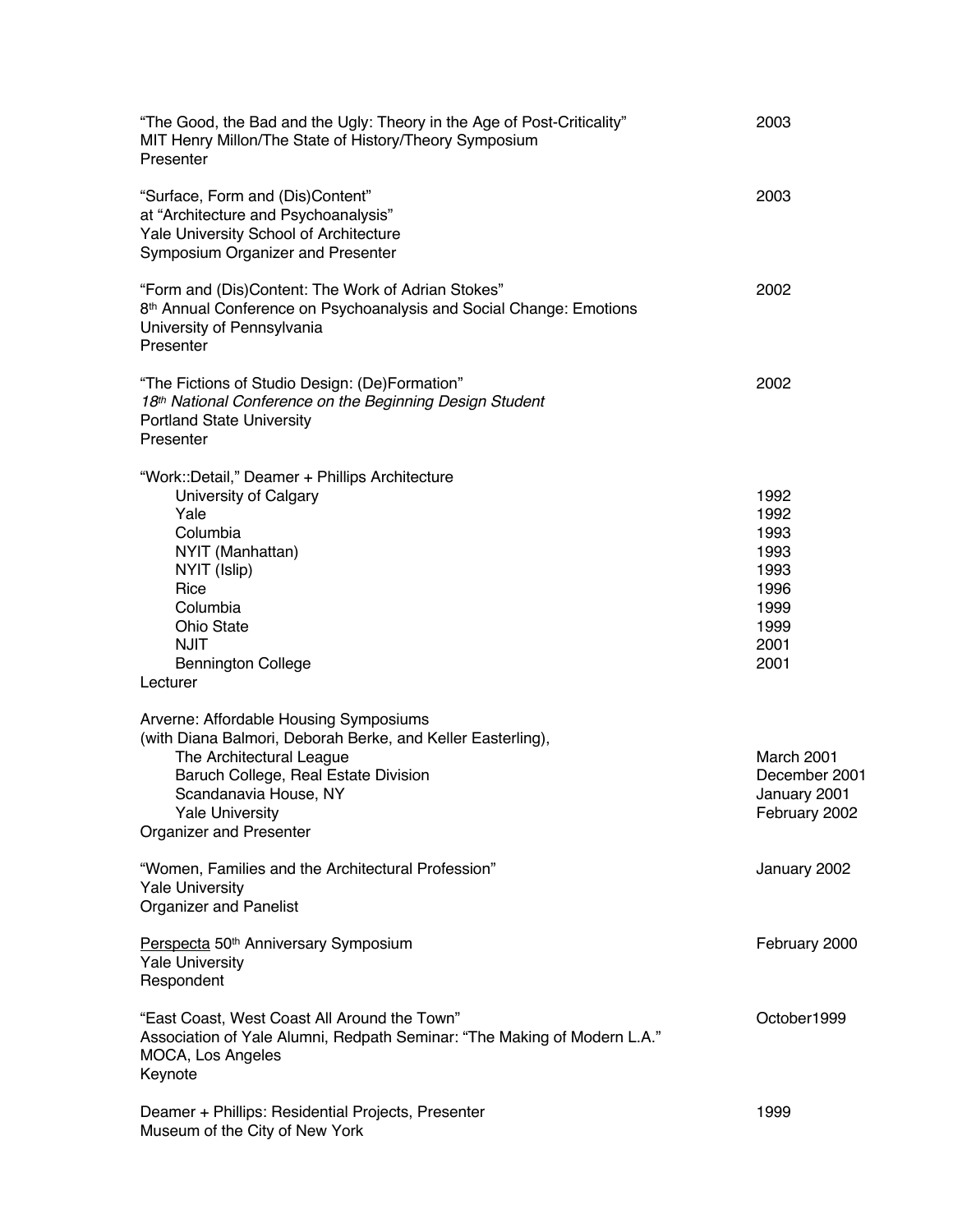| "Art and Architecture: Resonance and Reverberation"<br>The New Museum of Contemporary Art and Architecture/<br>The Architectural League of New York<br>Great Hall, Cooper Union<br>Panelist | 1999                         |
|---------------------------------------------------------------------------------------------------------------------------------------------------------------------------------------------|------------------------------|
| "MED: A Critical Analysis"<br>Yale University: Master of Environmental Design Program<br>Organizer and Moderator                                                                            | 1998                         |
| "Theory as a Spatial Practice"<br>Storefront for Art and Architecture<br>Symposium Organizer and Presenter                                                                                  | 1997                         |
| "Ego/Authorship" Seminar and Symposium<br><b>Yale University</b><br>Symposium Organizer and Presenter                                                                                       | 1996                         |
| The Sex of Architecture<br>The Architectural League of New York<br>Panelist                                                                                                                 | 1996                         |
| "Figure This Out"<br>University of Kentucky<br><b>Yale University</b><br>Pratt<br><b>lowa State</b><br>Lecturer                                                                             | 1988<br>1989<br>1990<br>1991 |
| "Change in the Arts: The Architecture of the 60's"<br>Pratt<br>Presenter                                                                                                                    | 1992                         |
| "Theory and Practice in Contemporary Architecture: John Hejduk"<br>Canadian Centre for Architecture<br>Lecture                                                                              | 1992                         |
| "Adrian Stokes: Form and (Dis)Content"<br><b>Princeton University</b><br>Lecturer                                                                                                           | 1992                         |
| "Michael Graves: Body Builder," Thinking the Present<br><b>Harvard University</b><br><b>Lecturer and Panelist</b>                                                                           | 1989                         |
| Conference on Architectural Theory<br>Chicago Institute for Architecture and Urbanism<br>Respondent                                                                                         | 1988                         |
| "The Architecture of Ludwig Wittgenstein"<br>University of Kentucky, Temple University<br>Lecturer                                                                                          | 1980,1986                    |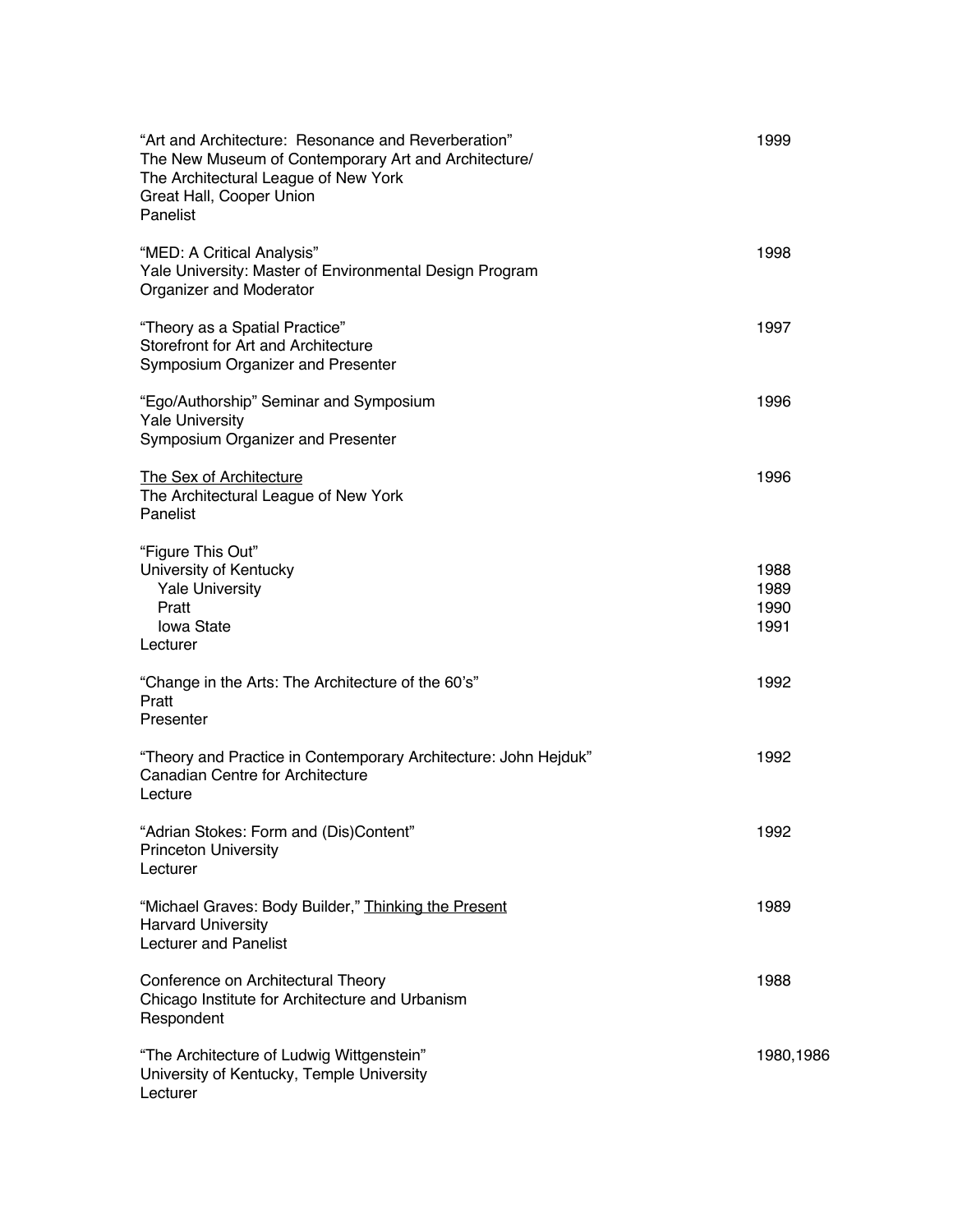"Ut Architectura Poesis" 1985 Carleton University Lecturer

### **P U B L I C A T I O N S**

| <b>BOOKS</b>                                                                                                                                                                                          |      |
|-------------------------------------------------------------------------------------------------------------------------------------------------------------------------------------------------------|------|
| <b>Architecture and Labor</b><br>(London: Routledge)                                                                                                                                                  | 2020 |
| <b>Asymmetric Labor: The Economy of Architecture in Theory</b><br>and Practice<br>Co-Editor with Aaron Cayer, Sben Korsh, Eric Peterson, and Manuel Shvartzberg<br>(New York: The Architecture Lobby) | 2016 |
| The Architect as Worker: Immaterial Labor, the Creative Class.<br>and the Politics of Design<br>Editor<br>(London: Bloomsbury)                                                                        | 2015 |
| Architecture and Capitalism: 1845 to the Present<br>Editor<br>(London: Routledge)                                                                                                                     | 2014 |
| <b>BIM</b> in Academia<br>Co-Editor with Phil Bernstein<br>(New Haven: Yale School of Architecture)                                                                                                   | 2011 |
| Building in the Future: Recasting Labor in Architecture<br>Co-Editor with Phil Bernstein<br>(New York: Princeton Architectural Press)                                                                 | 2010 |
| <b>The Millennium House</b><br>Editor<br>(New York: The Monicelli Press)                                                                                                                              | 2004 |
| (Re) Reading Perspecta<br>Co-Editor with Robert A M Stern and Alan Plattus<br>(Cambridge, MA: MIT Press)                                                                                              | 2004 |
| (REVIEWS OF DEAMER BOOKS)                                                                                                                                                                             |      |
| Kate Wagner<br>"Architecture and Labor"<br><b>Architects' Newspaper</b>                                                                                                                               | 2021 |
| <b>Ashley Schaefer</b><br>"How Architects Should Reconsider the Way They Work"<br><b>Architects' Newspaper</b>                                                                                        | 2017 |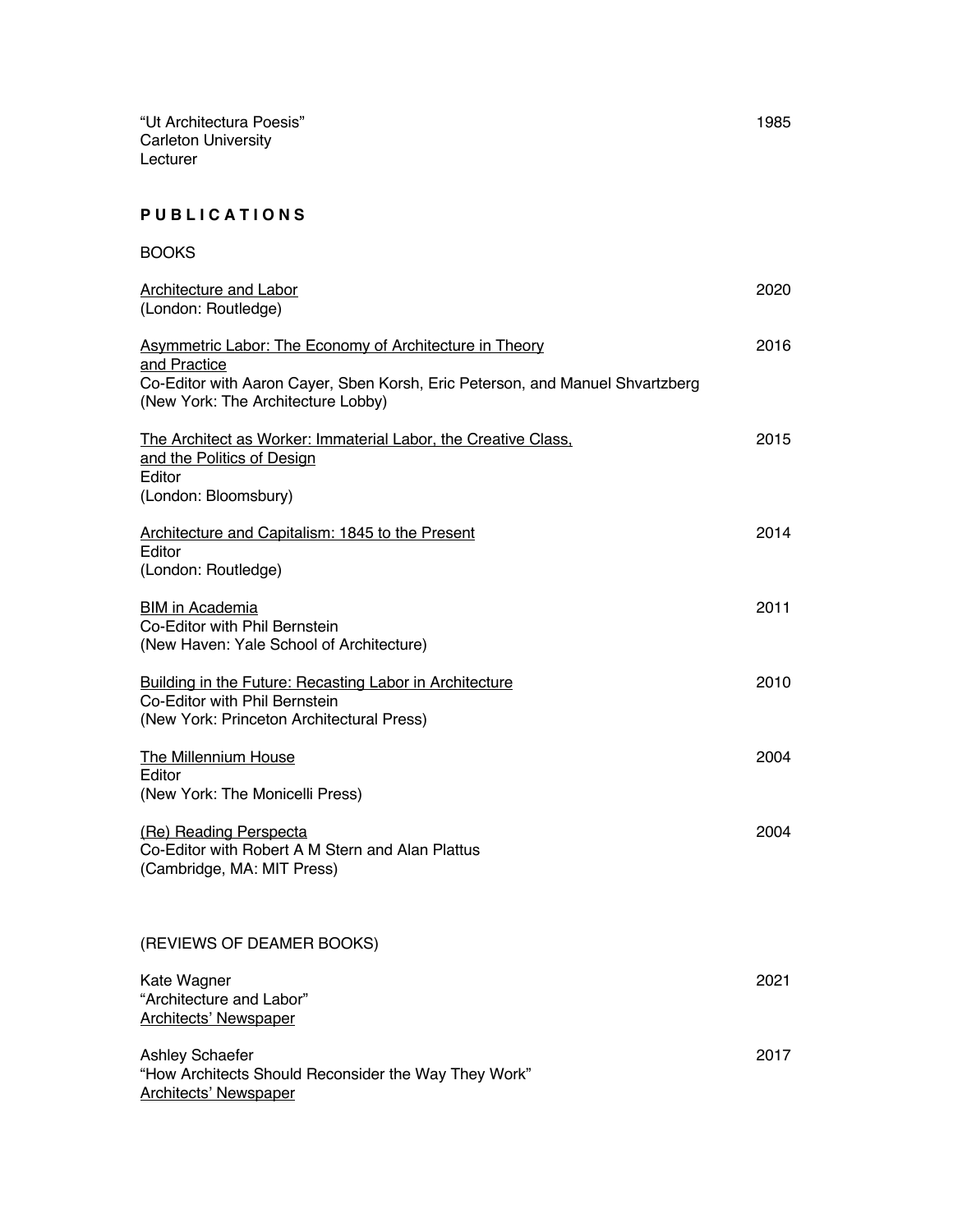| Mike Davis<br>"The Architect as Worker: Immaterial Labor, the Creative Class and<br>the Politics of Design: Book Review"<br>Interstices 17                                                                         | 2016        |
|--------------------------------------------------------------------------------------------------------------------------------------------------------------------------------------------------------------------|-------------|
| Sharóne Tomer<br>"Book Review: Peggy Deamer's "The Architect as Worker"<br>Room 1000, Issue 4<br>University of California, Berkeley School of Architecture                                                         | 2016        |
| Sam Aislabie<br>"Book Review: The Architect as Worker"<br>ArchitectureNow Issue 1                                                                                                                                  | 2016        |
| Eva Hagberg<br>"Money Talks"<br>Review of Architecture and Capitalism: 1845-Present<br><b>Architectural Record</b>                                                                                                 | 2014        |
| Sara Stevens<br>Review of Architecture and Capitalism: 1845-Present<br>Journal of Architectural Education, v 68, issue 2                                                                                           | 2014        |
| Pip Cheshire<br>Review of Architecture and Capitalism: 1845-Present<br><b>Architecture NZ</b>                                                                                                                      | 2014        |
| <b>CHAPTERS IN BOOKS</b>                                                                                                                                                                                           |             |
| "A Common: The Architecture Lobby"<br>Spatialization of Politics: The Political Dimensions of Architecture and the Urban<br>Nikolina Bobic and Farzaneh Haghighi, eds.                                             | forthcoming |
| "Architecture, Journalism and the Proto-Political"<br>Architecture, Media, Populismand Violence<br>Graham Cairns, ed.<br>(London: Routledge)                                                                       | forthcoming |
| "Deamer Blogs 1-5", "Platform Urbanism"<br><b>Austria Pavilion Venice Biennale 2021</b><br>Exhibition, Blog, and Book                                                                                              | 2021        |
| "Design Pedagogy: The New Architectural Studio and Its Consequences"<br>SIP Volume 18: AMPS - Special issue: Re-Design Teaching Design<br>Lohren R. Deeg, Taylor Metz, Richard Tursky, eds.<br>(London: UCL Press) | 2021        |
| "Deprofessionalization"<br><b>Architects after Architecture</b><br>Harriet Harriss, Rory Hyde and Roberta Marcaccio, eds.<br>(London: Routledge)                                                                   | 2021        |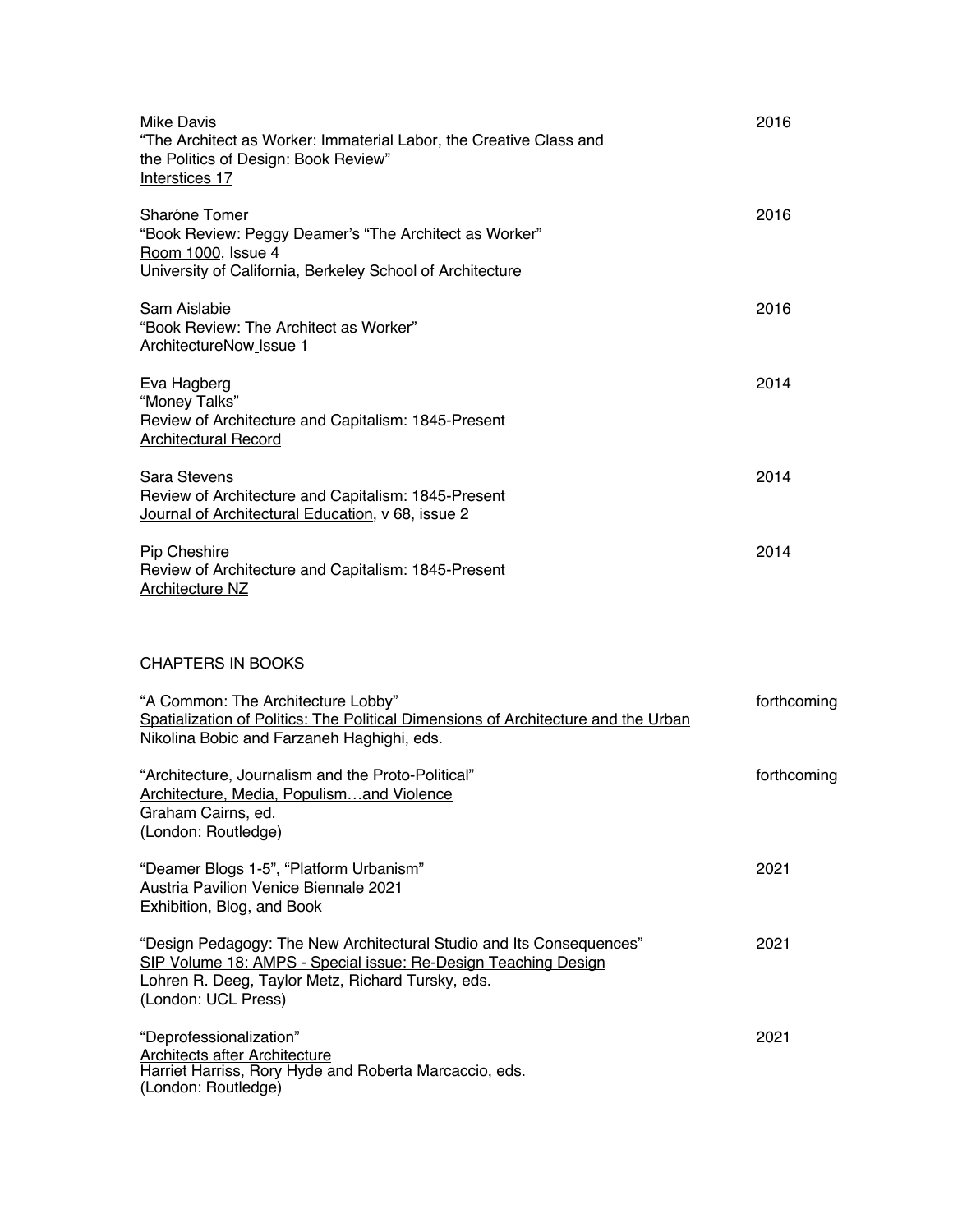| "Teaching Architecture in the Time of Covid-19"<br>Portals: Pedagogy, Practice, and Architecture's Future Imaginaries<br>ed. Amy Kulper<br>(New York: Actar)                                                                                                    | 2021 |
|-----------------------------------------------------------------------------------------------------------------------------------------------------------------------------------------------------------------------------------------------------------------|------|
| "Reworking Architecture"<br><b>Intellectual Trajectories 4</b><br>Koerner Center, Yale University                                                                                                                                                               | 2021 |
| "Zahner Metals: Architectural Fabrication and Craft Labour"<br>The New Politics of the Handmade: Craft, Art and Design<br>Anthea Black and Nicole Burisch, eds.<br>(London: Bloomsbury)                                                                         | 2020 |
| "Labour, Ecology, and Architecture"<br>Ecologies of Design, Mark Southcombe, ed.<br>(London: Routledge)                                                                                                                                                         | 2020 |
| "Education"<br>AA Files 76<br>AA Publications/Actar<br>Maria Shhrazaade Giudici, ed.                                                                                                                                                                            | 2019 |
| "Socializing Practice: From Small Firms to Cooperative Models of Organization"<br>Spatial Practices: Modes of Action and Engagement in the City<br>with Aaron Cayer, Shawhin Roudbari, and Manuel Shvarzberg-Carrio<br>Melanie Dodd, ed.<br>(London: Routledge) | 2019 |
| "The New 'Profession""<br>RIBA: Defining Contemporary Professionalism<br>Rob Hyde and Alan Jones, eds.<br>(London: RIBA Publications)                                                                                                                           | 2019 |
| "Aesthetic Critique/Aesthetic Activism"<br><b>Aesthetics Equals Politics</b><br>Mark Foster Gage, ed.<br>(Cambridge MA: MIT Press)                                                                                                                              | 2019 |
| "Parametric Schizophrenia"<br>The Politics of Parametricism: Digital Technologies in Architecture<br>Poole and Shvartzberg, eds.<br>(London: Bloomsbury Press)                                                                                                  | 2015 |
| "Architectural Work:: Immaterial Labor"<br><b>Industries of Architecture</b><br>Lloyd Thomas, Amhoff, and Beech, eds.<br>(London: Bloomsbury Press)                                                                                                             | 2015 |
| "Dialogues: 'Architects'"<br>Can Architecture Be an Imancipatory Project? Dialogues on Architecture<br>and the Left Nadiji, ed.<br>(London: Zero Book)                                                                                                          | 2015 |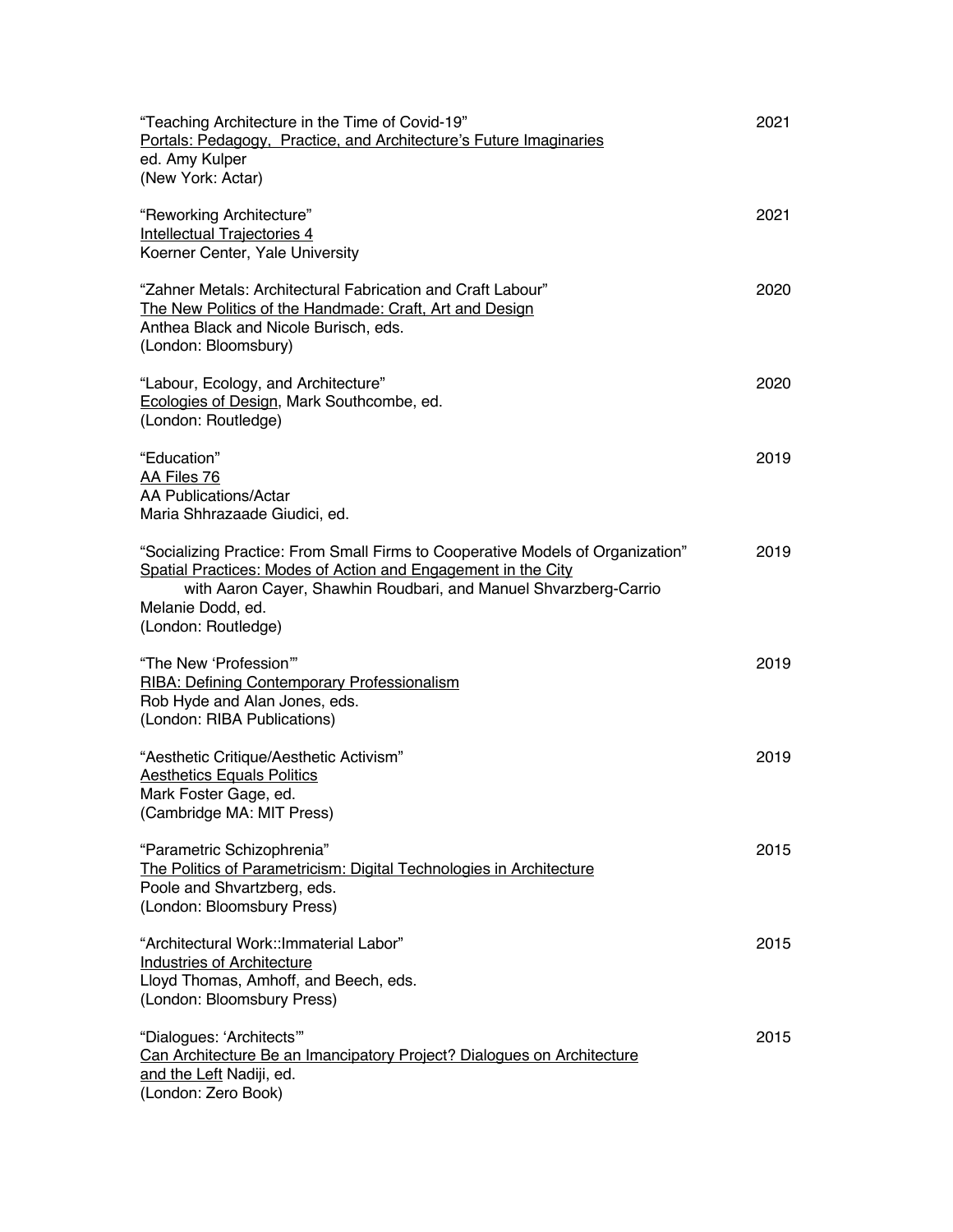| "Globalization and the Fate of Theory"<br>Global Perspective on Critical Architecture<br>Hartoonian, ed.<br>(London: Ashgate Press)                                                                        | 2015        |
|------------------------------------------------------------------------------------------------------------------------------------------------------------------------------------------------------------|-------------|
| "Work"<br>The Architect as Worker: Immaterial Labor, the Creative Class,<br>and the Politics of Design<br>Deamer, ed.                                                                                      | 2015        |
| (London: Bloomsbury)                                                                                                                                                                                       |             |
| "Office Management"<br>Office US Agenda<br>Franch, Reeser Lawrence, Miljacki, Schafer, eds.<br>(New York: Storefront for Art and Architecture)                                                             | 2014        |
| "Marx, BIM, and Contemporary Labor"<br>BIM Futures 2013 - Thought Leaders<br>Kensek, Noble eds.                                                                                                            | 2014        |
| (New York: Routledge)<br>"Adrian Stokes: Surface Suicide"<br>Architecture Post Mortem: The Diastolic Architecture of Decline, Dystopia, and Death<br>Donald Kunze, ed.<br>(London: Ashgate Press)          | 2013        |
| "Introduction"<br>and "Integrative Training for Integrated Practice" (Co-authored with Paolo Tombesi)<br><b>BIM in Academia</b><br>Deamer and Bernstein, eds.<br>(Yale School of Architecture Publication) | 2011        |
| "Detail Deliberations"<br>Deamer and Bernstein, eds.<br>Building (in) the Future: Recasting Labor in Architecture<br>(New York: Princeton Architectural Press)                                             | spring 2010 |
| "Design and Contemporary Practice"<br><b>Architecture from the Outside In</b><br>Dana Cuff, John Wriedt, eds.<br>(New York: Princeton Architectural Press)                                                 | spring 2010 |
| "Adrian Stokes: The Architecture of Phantasy and the Phantasy of Architecture<br><b>Architecture and Psychoanalysis: The Annuals of Psychoanalysis</b>                                                     | 2005        |
| "The Everyday and the Utopian"<br>The Architecture of the Everyday,<br>Deborah Berke, Steven Harris, eds.<br>(New York: Princeton Architectural Press)                                                     | 1997        |
| "Me, Myself, and I"<br>Hejduk's Chronotope, K. Michael Hays, ed.<br>(New York: Princeton Architectural Press)                                                                                              | 1996        |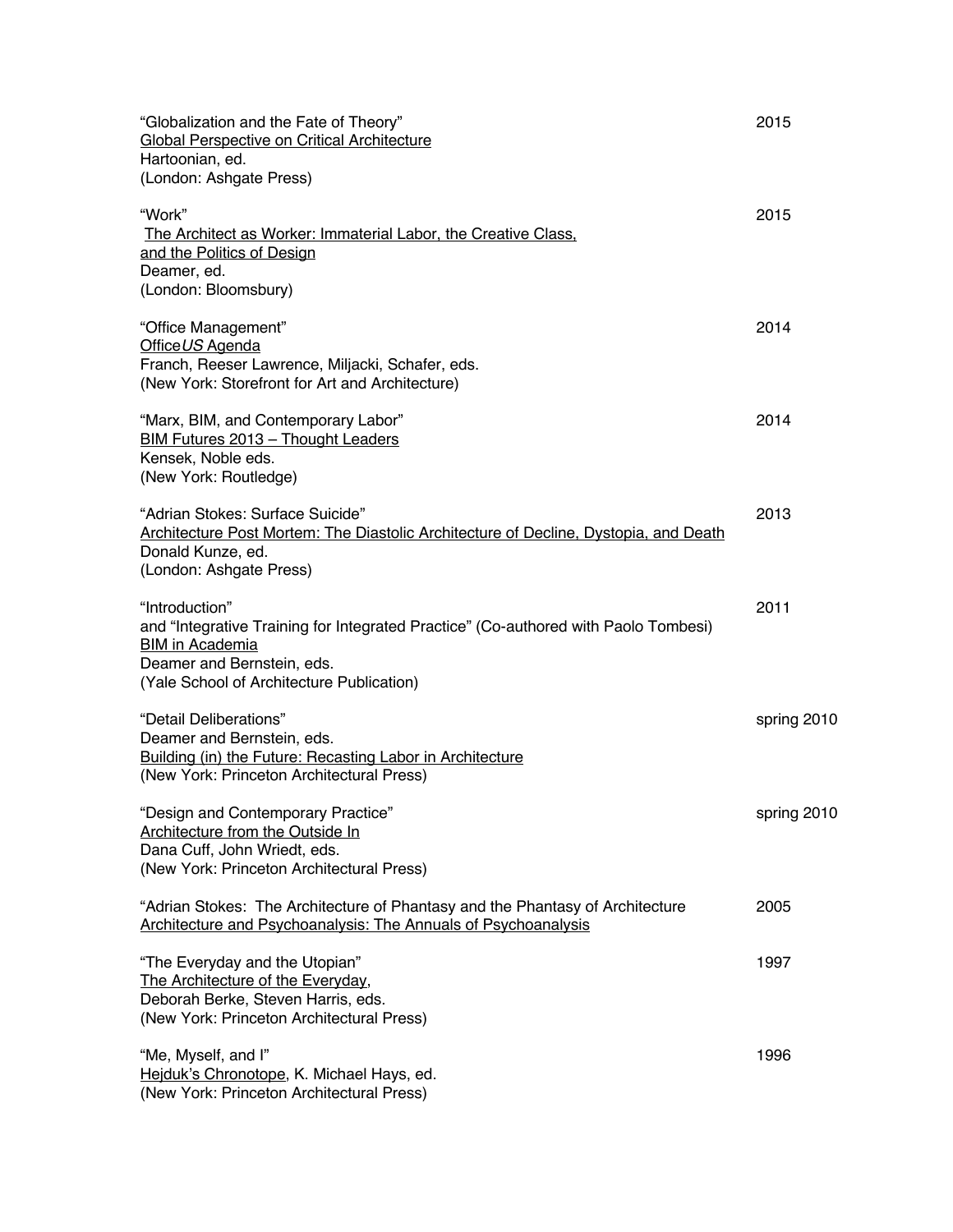| "Adrian Stokes: Form and (Dis)Content"<br>NYSCA Individual Projects, ed. Dollens<br>(New York: Princeton Architectural Press)                                                                    | 1993         |
|--------------------------------------------------------------------------------------------------------------------------------------------------------------------------------------------------|--------------|
| "Subject/Object/Text"<br>Drawing/Building/Text, Andrea Kahn, ed.<br>(New York: Princeton Architectural Press)                                                                                    | 1991         |
| "Michael Graves: Body Builder"<br>Thinking the Present: The Last Twelve Years of American Architecture,<br>K. Michael Hays, ed.<br>(New York: Princeton Architectural Press)                     | 1990         |
| "Inside Out: Adrian Stokes and Corporeal Criticism"<br>Architecture and Body, Scott Marble et al, eds.<br>(New York: Rizzoli)                                                                    | 1988         |
| ARTICLES IN JOURNALS / NEWSPAPERS                                                                                                                                                                |              |
| "Beyond Capitalism? Organizing Architectural Education"<br>JAE 76:2, Pedagogies for a Broken World<br>Jay Cephas, Igor Marjanović, and Ana Miljački, eds.<br>Coauthor with ABC School organizers | forthcoming  |
| "Re-producing the Status Quo"<br>JAE 76:2, Pedagogies for a Broken World<br>Jay Cephas, Igor Marjanović, and Ana Miljački, eds.                                                                  | forthcoming  |
| "Not as Easy as ABC: Reflections on Coauthoring"<br>Log 24: Coauthoring<br>Ann Lui and Ana Miljački, eds.<br>Coauthor with ABC School organizers                                                 | forthcoming  |
| "The Architectural Common"<br>New Geographies 12: The Commons<br>Liang Wang and Mojdeh Mahdavi, eds.                                                                                             | April 2022   |
| "Technology, BIM and Boundaries"<br><b>Inflection Journal 7: Boundaries</b><br>Melbourne School of Design<br>Han Jiang, ed.                                                                      | Dec 2020     |
| "Covid-19 Architectural Journalism:<br>A Conversation between Peggy Deamer and Mary Woods"<br>Platform                                                                                           | July 27 2020 |
| Fieldnotes on Pandemic Teaching 5<br>Places Journal                                                                                                                                              | April 2020   |
| "Cooperativizing Small Firms"<br>Log 48: Modes of Practice<br>Bryony Roberts, ed.                                                                                                                | 2020         |
| "Crowds" (with Keefer Dunn)<br><u>Very Vary Veri (VVV) 4</u>                                                                                                                                     | 2020         |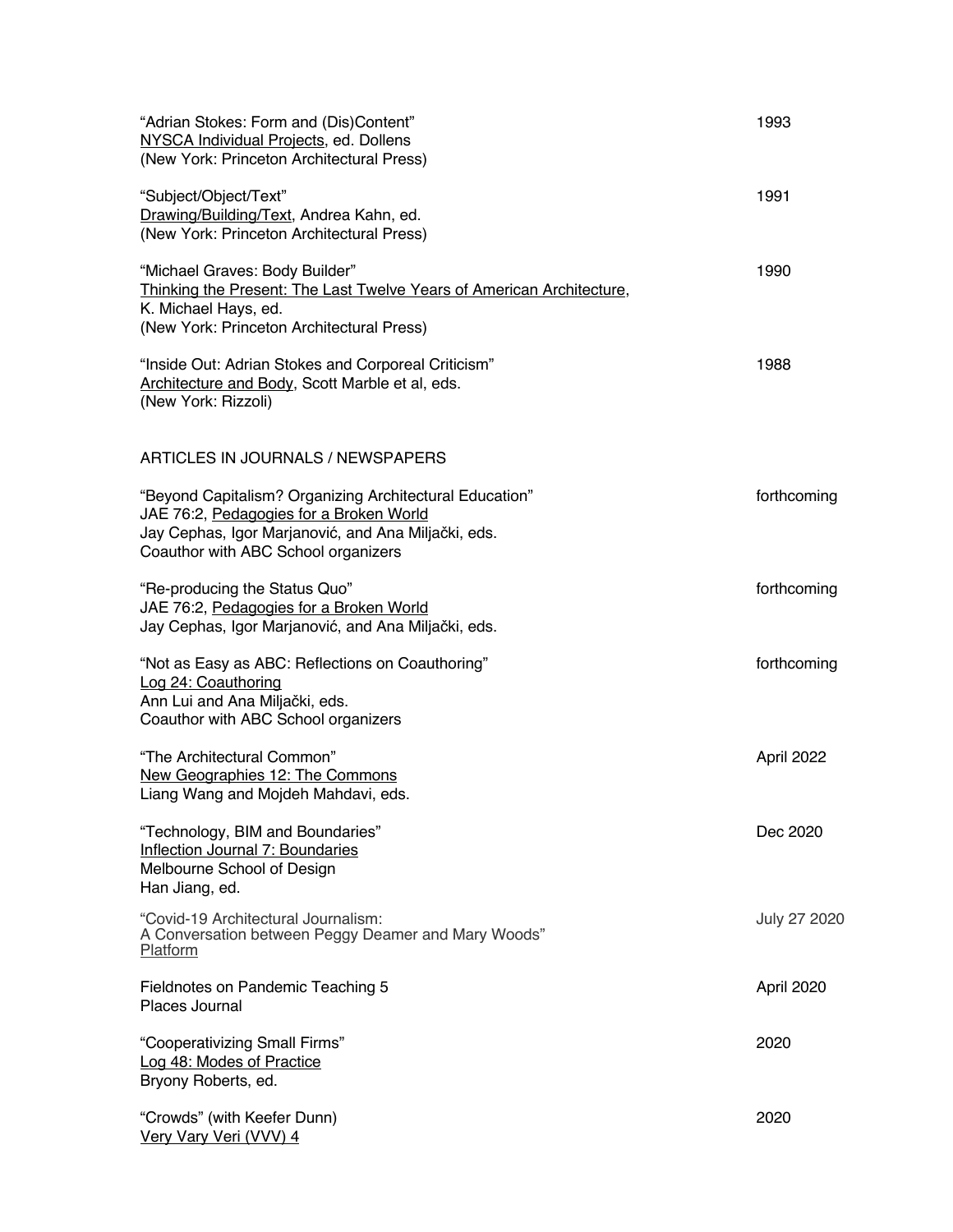| Samantha Vasseur and David Solomon, eds.<br>"The Sherman Antitrust Act and the Profession of Architecture"<br><b>The Avery Review</b><br>Blanchfield, Carver, Graham, eds.                   | 2019 |
|----------------------------------------------------------------------------------------------------------------------------------------------------------------------------------------------|------|
| "The Missing Unions of Architectural Labor"<br>Harvard Design Magazine 46: No Sweat<br>Jennifer Sigler and Leah Whitman-Salkin, eds.                                                         | 2018 |
| "International Architectural Associations: A Comparison, a Complaint,<br>and a Counseling"<br>Time + Architecture<br>Xiahong Hua, ed.<br><b>Tongji University Press</b>                      | 2018 |
| "(un)Free Work: Architecture, Labor, and Freedom"<br>Architectural Design: Architecture and Freedom 03 Vol 88<br>Owen Hopkins, editor                                                        | 2018 |
| "Expanding Practice"<br>Now What?! Advocacy, Activism, and & Alliances in American Architecture Since 1968.<br>Lori Brown, Andrea Merrett, and Aleeza Furman, eds.                           | 2018 |
| "For an Architecture of Radical Democracy" (with Manuel Shvartzberg)<br>Project 7                                                                                                            | 2018 |
| "Follow the Money" (with Vittorio Lovato, Quilian Riano, and Manuel Shvartzberg)<br><b>ARPA Journal 5</b>                                                                                    | 2018 |
| "Contracts of Relations"<br>E-Flux: Representation, Nick Axel, ed.                                                                                                                           | 2017 |
| "Lobbying for Value: A Dialogue"<br>with Architecture Lobby members<br>ARQ 97: Valor/Value                                                                                                   | 2017 |
| "A Response to AIA Values" (with Keefer Dunn and Manual Shvartzberg)<br><u> The Avery Review - And Now: Architecture Against a Developer Presidency</u><br>Blanchfield, Carver, Graham, eds. | 2017 |
| "The Architect as Activist"<br><b>Culture Matters 2</b><br>Mike Quille and Chris Guiton                                                                                                      | 2017 |
| "Response to Patrik Schumacher"<br>Paprika Fold 2-19<br>Zachariah A Michielli                                                                                                                | 2017 |
| "The Future of the Future"<br>(for the Architecture Lobby)<br><u>Log 39</u>                                                                                                                  | 2017 |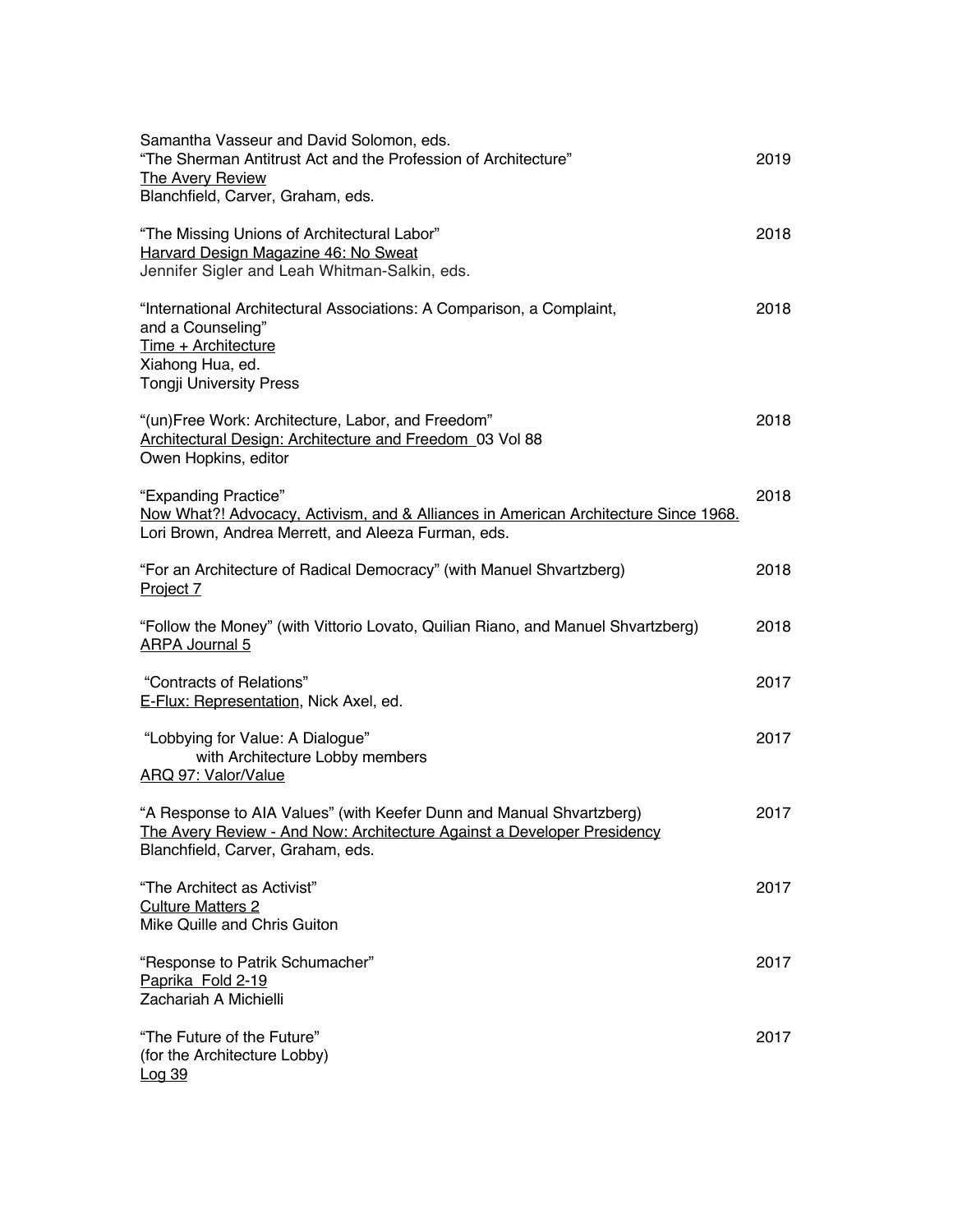| "The Spaces of Architectural Labor"<br>Grundlagenforschung für eine linke Praxis in den Geisteswissenschaften/                                  | 2016          |
|-------------------------------------------------------------------------------------------------------------------------------------------------|---------------|
| <b>Architectures of our Labour</b><br>Felix Vogel and Morten Paul, eds.                                                                         |               |
| "Letter" - A Response to Jay Wickersham<br>Architectural Theory Review, vol 27, issue 1                                                         | 2016          |
| "On Instrumentality"<br>Paprika 10                                                                                                              | 2016          |
| "The Guggenheim Helsinki Competition: What Is the Value Proposition?"<br><b>The Avery Review</b>                                                | 2015          |
| Interview: Icons<br><b>Arca Magazine for Architecture and Art</b><br>"Late Icons"                                                               | 2015          |
| "The Critical Problem, Or, Talking Shop"<br><u>Log 30</u>                                                                                       | winter 2014   |
| "Work"<br>Perspecta 47: Money                                                                                                                   | 2014          |
| "BIM and Contemporary Labor"<br>Pidgin 15: Architecture and Money                                                                               | 2012          |
| "Design and Building Information Modeling"<br>co-authored with Madis Pihlak, Robert Holland, Ute Poerschke, John Messner<br><b>ACSA Journal</b> | winter 2012   |
| "Practice: Interview with Chris Hall of SHoP:<br><b>Harvard Design Magazine</b>                                                                 | 2011          |
| "Sour Kiwis," Peggy Deamer<br><b>Architect's Newspaper</b>                                                                                      | November 2007 |
| "Branding the Architectural Author"<br>Perspecta 38, Bauwelt                                                                                    | winter 2006   |
| "Branding and Fame"<br>Span, University of Toronto al&d                                                                                         | winter 2005   |
| "Beginning Studio: The Fictions of Studio Design"<br>Perspecta 36                                                                               | fall 2005     |
| "Structuring Surfaces: The Legacy of the Whites"<br>Perspecta 32: (Re)Surfacing Modernism                                                       | spring 2001   |
| "Marxism in Assemblage"<br>Assemblage 41                                                                                                        | spring 2001   |
| "Detail: The Subject of the Object"<br>Praxis: Detail, Issue 1, volume 1                                                                        | May 2000      |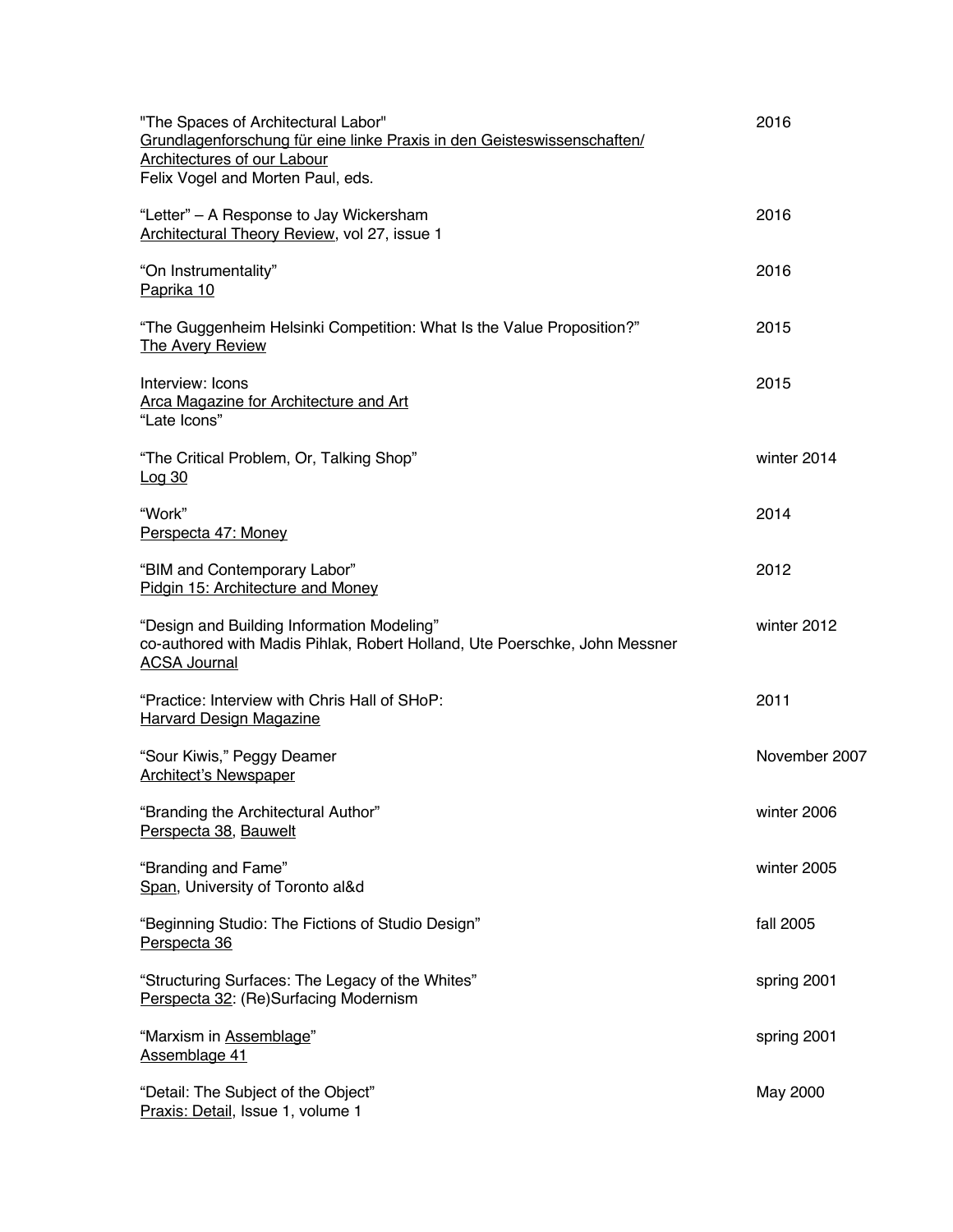| "Works of Michael Silver - Introduction"<br><u>A+U</u> , no. 349                                                                                                                  | October 1999     |
|-----------------------------------------------------------------------------------------------------------------------------------------------------------------------------------|------------------|
| "Charles Gwathmey: (De)Formalist"<br><b>Charles Gwathmey, ANY Magazine</b>                                                                                                        | <b>June 1995</b> |
| "Formalism"<br>Form Work: Colin Rowe, ANY Magazine                                                                                                                                | <b>June 1994</b> |
| "Adrian Stokes and Critical Vision"<br>Assemblage 2                                                                                                                               | February 1987    |
| REVIEWS OF OTHER WORK                                                                                                                                                             |                  |
| "Interview with Patrik Schumacher: A Response by Peggy Deamer"<br>in Paprika!                                                                                                     | March 2017       |
| Maurizio Lazzarato, The Making of the Indebted Man: An Essay on the<br>Neoliberal Condition and Governing by Debt<br>in The Real Review 1                                         | 2016             |
| <b>Educating Architects: How Tomorrow's Practitioners Will Learn Today</b><br>Eds. by Neil Spiller and Nic Clear<br>in eOculus                                                    | winter 2015      |
| <b>Architecture School: Three Centuries of Educating</b><br>Architects in North America, Joan Ockman, ed.<br>in Yale Constructs                                                   | fall 2012        |
| India Urbanism Conference<br>in Yale Constructs                                                                                                                                   | spring 2012      |
| K. Michael Hays, Architecture's Desire: Reading the Late Avant-Garde<br>and Pier Vittorio Aureli, The Possibility of an Absolute Architecture<br>in Journal of Architecture, RIBA | 2011             |
| NZIA 2008 Conference<br>in Yale Constructs                                                                                                                                        | summer 2008      |
| "Liberal: Illiberal Thoughts - Modernism and Historiography" Symposium<br>in Yale Constructs                                                                                      | summer 2008      |
| Beatriz Colomina, Domesticity at War<br>In Architect's Newspaper                                                                                                                  | October 2007     |
| "SITE"<br>in <b>Architect's Newspaper</b>                                                                                                                                         | winter 2006      |
| Sylvia Lavin, Cribsheets<br>in <b>Architect's Newspaper</b>                                                                                                                       | February 2006    |
| "Philip Johnson" Symposium<br>in <b>Architects' Newspaper</b>                                                                                                                     | spring 2005      |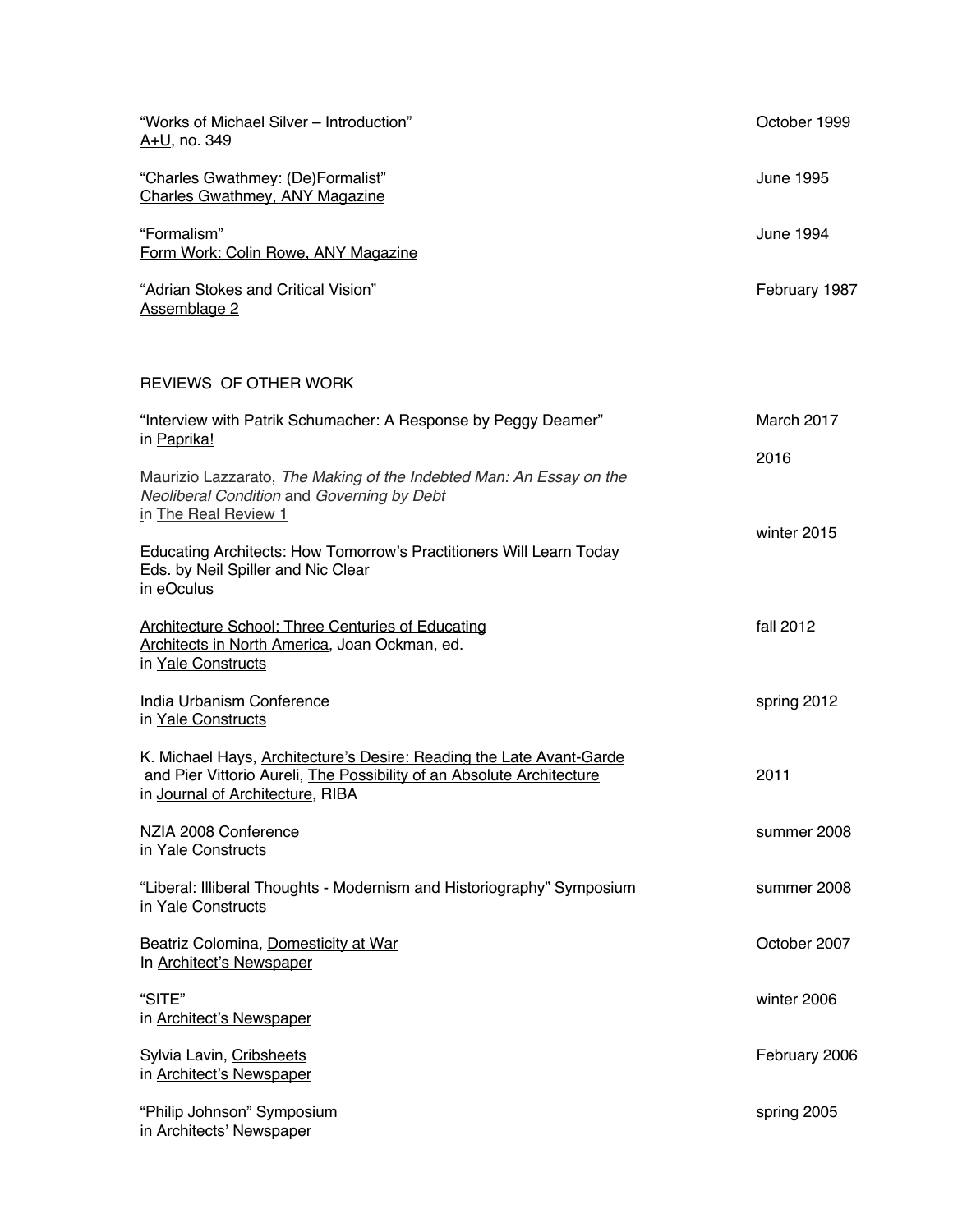| Volume<br>in <b>Architects' Newspaper</b>                                                                                  | Sept 2005      |
|----------------------------------------------------------------------------------------------------------------------------|----------------|
| "Site::Offsite, Austin Symposium on Prefabrication"<br>in Yale Constructs                                                  | winter 2004    |
| "Jerusalem Seminar in Architecture"<br>in Yale Constructs                                                                  | fall 2004      |
| "Yale Lunch Lectures: 2003-4"<br>in Yale Constructs                                                                        | fall 2004      |
| "Psychoanalysis and Architecture Symposium"<br>in Yale Constructs                                                          | summer 2003    |
| Ada Karmi-Melamede Architect: Life Science Buildings<br>in Yale Constructs                                                 | winter 2004    |
| "A New World Trade Center": Max Protetch exhibition of WTC proposals<br>in JAE                                             | winter 2002    |
| "The Future of the WTC"<br>in Yale Constructs, Vol 4, No. 2                                                                | spring 2002    |
| Roundtable Participant:<br>"The Nature of Architectural Research and the MED Program"<br>in Yale Constructs, Vol. 4, No 2. | spring 2002    |
| Roundtable Participant:<br>"Modes of Production"<br>in Yale Constructs, Vol. 4 No. 1                                       | fall 2001      |
| "Things in the Making, Contemporary Architecture<br>& the Pragmatist Imagination"<br>in Yale Constructs, Vol. 3 No. 2      | spring 2001    |
| "The Work of Daniel Libeskind - Two Museums and a Garden"<br>Yale Constructs, Vol.2, No.2                                  | spring 2000    |
| "Lightening Fields"<br>Yale Constructs, Vol 1. No1                                                                         | spring 1999    |
| K. Michael Hays, Architecture Theory: 1968-present<br>in Newsline                                                          | September 1998 |
| "Schumacher on Terragni and Leet on Albini"<br>in Design Book Review 27                                                    | winter1993     |
| "James Stewart Polshek: Context and Responsibility"<br>in Design Book Review 20                                            | 1991           |
| "Peter Eisenman: Fin d'Ou T HouS and the Ohio State Competition"<br>in Design Book Review 12                               | spring 1987    |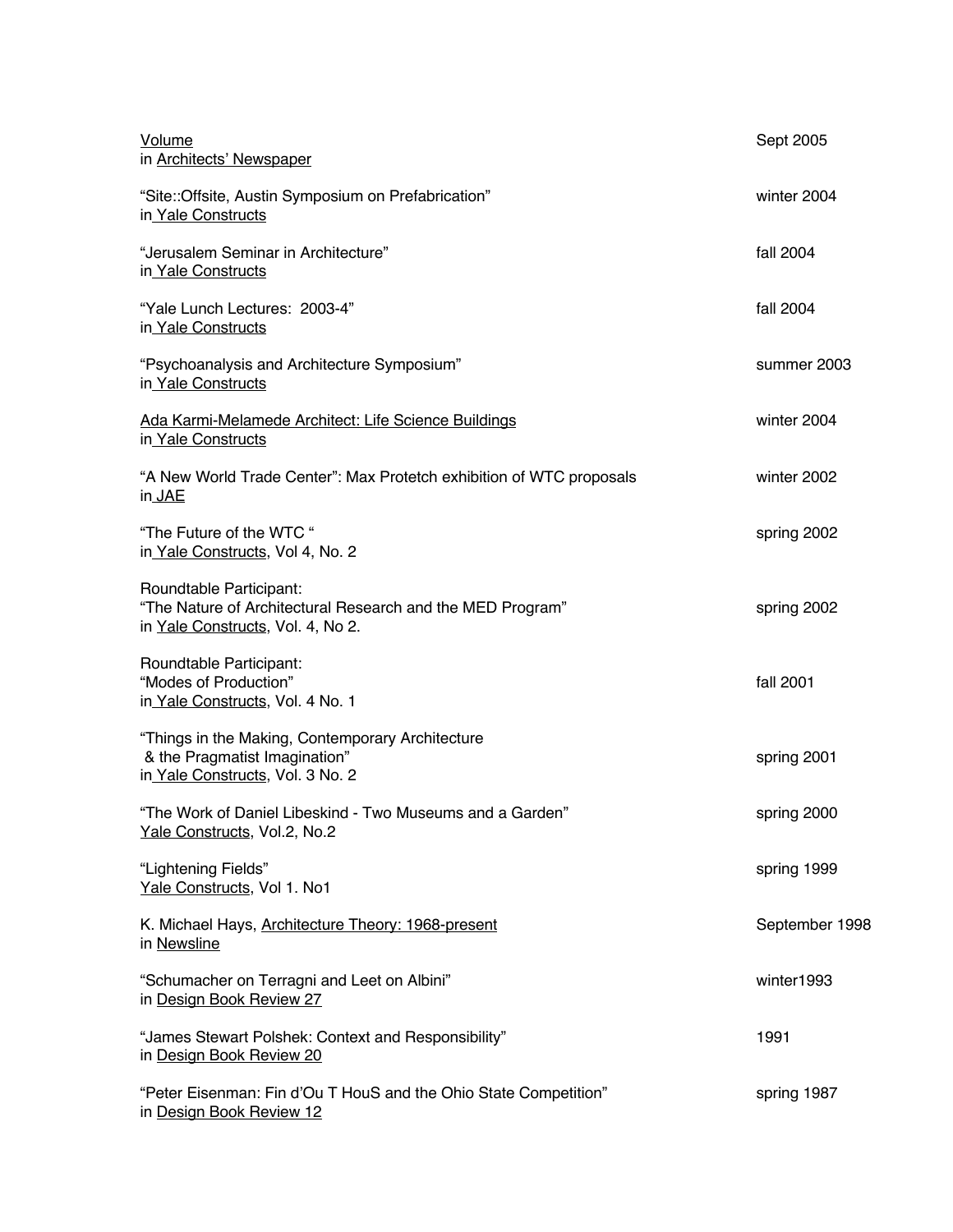| "Peter Wilson: Bridge Buildings and the Shipshape"<br>in Design Book Review 8                                                                                 | winter 1986    |
|---------------------------------------------------------------------------------------------------------------------------------------------------------------|----------------|
| "Coop Himmelblau: Architecture Is Now"<br>in Design Book Review 8                                                                                             | winter 1986    |
| <b>CATALOGUES</b><br>"Open Workshop Afterward"<br>Open Workshop, Neeraj Bhatia                                                                                | 2018           |
| "House of the Unmaker": Dennis Maher<br>Real Arts Ways, Hartford CT                                                                                           | 2012           |
| <b>EDITED WORK</b><br>Guest Editor with Tsz Ng of the Journal of Architectural Education (JAE)<br>Work, vol. 73, no. 2                                        | 2018-19        |
| "Furniture: Tidal Shade"<br>JAE, vol. 54, no. 1                                                                                                               | September 2000 |
| "Temporality: Design/Build Projects"<br>JAE, vol. 53, no. 1                                                                                                   | September 1999 |
| "Detail as the Generator of Design"<br>JAE, vol. 51, no. 4                                                                                                    | May 1998       |
| <b>Design Selection</b><br>JAE, vol. 50, no. 2                                                                                                                | November 1996  |
| Ritual: The Princeton Journal I, Associate Editor<br>(New York: Princeton Architectural Press)                                                                | 1983           |
| <b>ARTICLES ON DEAMER</b>                                                                                                                                     |                |
| "What the World Needs From Designers in the 2020s:<br>We asked 10 global thought leaders to remind us how design can make a difference"<br><b>Audrey Gray</b> | December 2019  |

"The Disappearing of Peggy Deamer," Frances Walsh November 2007 <u>Metro</u>, issue 316

"The Architectural Imperative," William Richards September 2017

"School Loses its Head," Diane Goodman Contract Contract Contract Contract Contract Contract Contract Contract Contract Contract Contract Contract Contract Contract Contract Contract Contract Contract Contract Contract Con Architecture NZ

Architect Magazine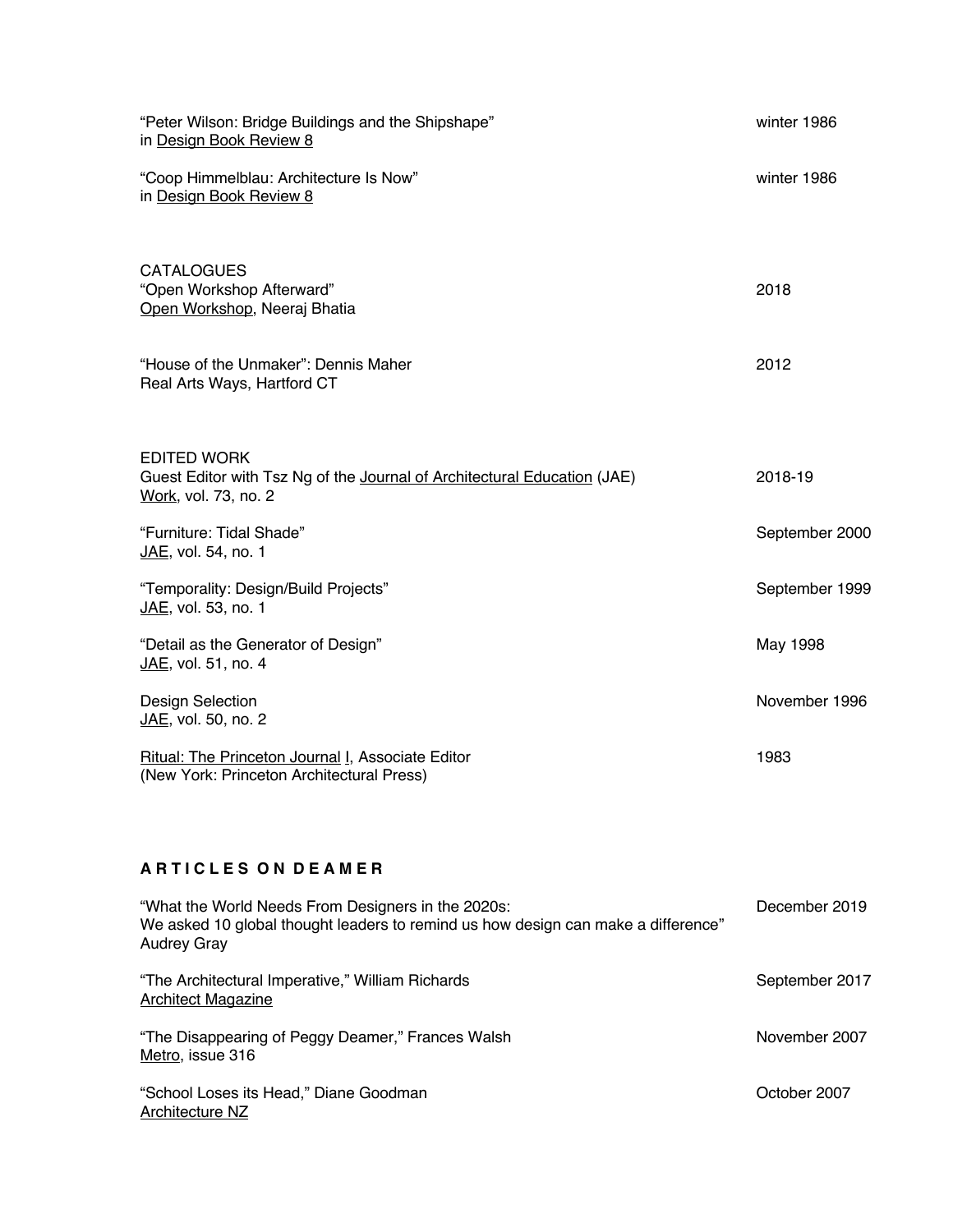# ARTICLES ON THE ARCHITECTURE LOBBY

| "Silver Lining: Architects Survive the Trump Years"<br>Kate Wagner, Architects' Newspaper                                                              | April 1, 2021     |
|--------------------------------------------------------------------------------------------------------------------------------------------------------|-------------------|
| "Architecture Lobby Expresses Solidarity with UK's Architectural Assistants"<br>Paul Petrunia, Archinect                                               | March 24, 2021    |
| "The Architecture Lobby Stages a Radical Alterative to the AIA Conference<br>on Architecture"<br>Drew Zeiba, Metropolis Magazine                       | June 25, 2018     |
| "Please Do Not Aestheticize the Wall"<br>Meg Miller, Co.Design                                                                                         | March 13, 2017    |
| "Design Competition - or Ideological Crisis?<br>Allison Arieff, New York Times                                                                         | March 10, 2017    |
| "Game Changers - 2017: The Architecture Lobby:<br>Is the Architecture Lobby the Bernie Sanders of Architecture?"<br>Samuel Medina, Metropolis Magazine | January 20, 2017  |
| "Guide to How Architects Charge for their Services"<br>Emily Nonko, Curbed                                                                             | July 26, 2016     |
| "Meet the Architecture Lobby Working to Change the Way<br>the Profession is Structured"<br>Samuel Medina, Metropolis Magazine                          | December 18, 2013 |
| "Can Architects have it All? The Architecture Lobby Fights<br>to Redefine a Profession"<br>editors, Architizer                                         | December 6, 2013  |
| <b>INTERVIEWS</b>                                                                                                                                      |                   |
| Gradient 01 "Other Assemblies"<br>Daniel Jacobs                                                                                                        | February 2021     |
| "Future Proofing with Peggy Deamer"<br>Caliper 08<br>Connor Hanna                                                                                      | February 2021     |
| "Conversation: Peggy Deamer"<br>Places Journal<br>Nancy Levinson                                                                                       | September 2020    |
| "Organization Matters"<br>See/Saw<br><b>Ben Dooley</b>                                                                                                 | April 2020        |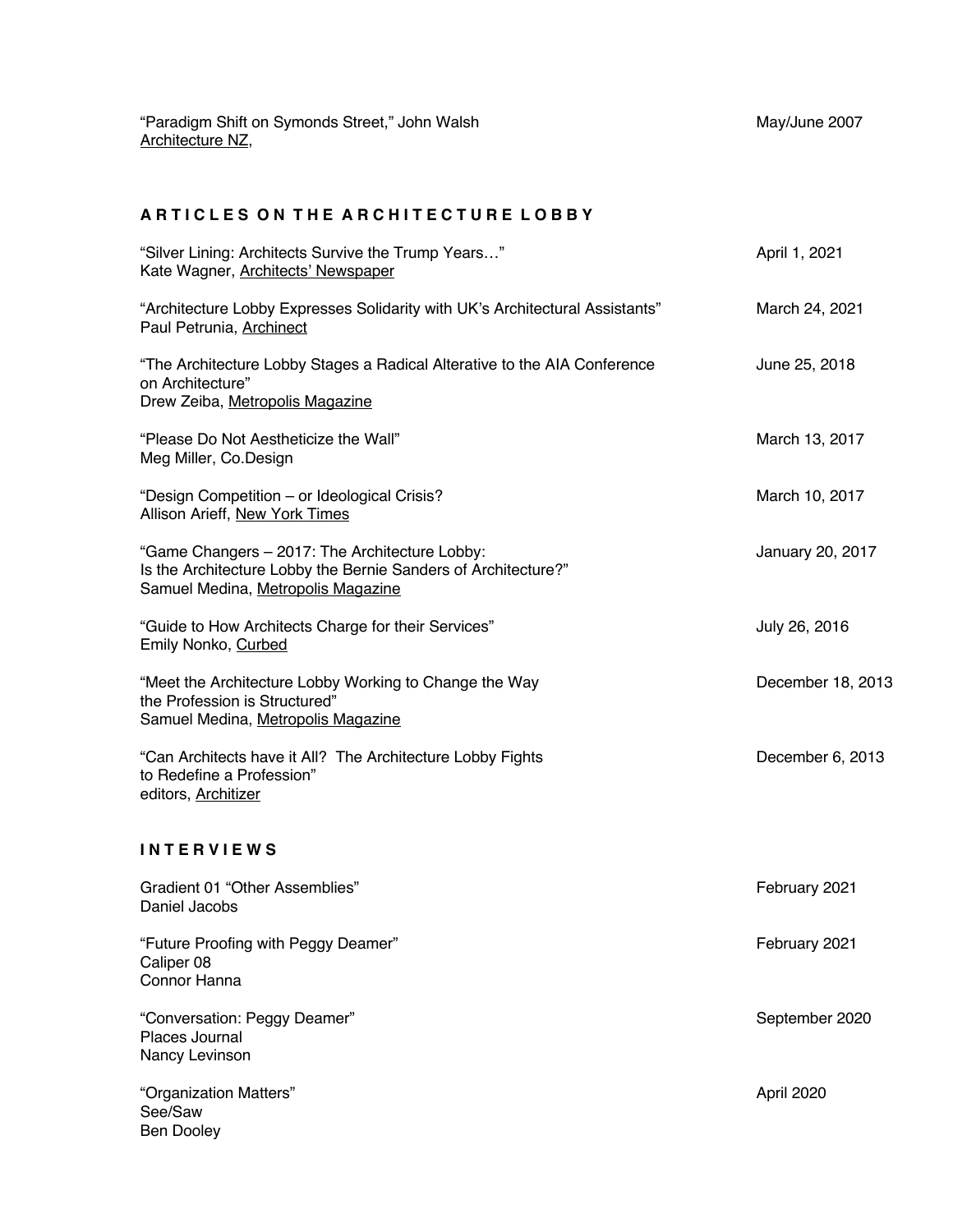| <b>GSAPP Conversations Podcast</b><br><b>Abraham Murell</b>                                                                                                                                  | February 2020   |
|----------------------------------------------------------------------------------------------------------------------------------------------------------------------------------------------|-----------------|
| MakeSpace 4 podcast<br>University of Minnesota School of Architecture                                                                                                                        | November 2020   |
| "Architects in the Neoliberal Age"<br>Silvester Kriel                                                                                                                                        | August 2019     |
| PLAT, Oversharing<br>"A Conversation with Peggy Deamer"                                                                                                                                      | February 2019   |
| <b>Madam Architect</b><br>Julia Gamolina                                                                                                                                                     | February 2019   |
| "The Architecture Lobby," (with Aaron Cayer), interviewed by<br>Marci Szczodry, for Rzut 15, Zawood                                                                                          | September 2018  |
| "Transparent Value; A Conversation with Architecture Lobby's<br>Peggy Deamer and Shota Vashakmadze"<br>Archinect                                                                             | August 17, 2018 |
| "Can Design Education Promote Social Justice," (with David Langdon),<br>interviewed by Eric Cesal and Karen Kubey for<br>Social Design Insights Podcast, Curry Stone Foundation (Episode 70) | March 2018      |
| "Peggy Deamer in Conversation," interviewed by Thomas Murdoch and Lucas Almassy<br>for Work Room 1000, volume 6                                                                              | January 2018    |
| "Border Wall," interviewed by Avery Trufelman for 99% Invisible Podcast                                                                                                                      | November 2017   |
| "The Architecture Lobby," interviewed by Keefer Dunn for "Buildings on Air"                                                                                                                  | October 2017    |
| "The Architectural Imperative: Peggy Deamer," interviewed by William Richards<br>for "AIA Voices," AIA/Architect                                                                             | September 2017  |
| "Peggy Deamer/Architecture Lobby," interviewed by Peter Dumbadze, for<br>TL Magazine: Art and Design Brussels                                                                                | April 2017      |
| "Architecture and Capitalism: From Production to Product,"<br>with Graham Cairns for Reflections on Architecture, Society, and Politics                                                      | October 2016    |
|                                                                                                                                                                                              |                 |

# **O P - E D ' S / L E T T E R S TO E D I T O R S**

| "Architecture and the #MeToo Movement"<br>The New York Times                             | October 21, 2018 |
|------------------------------------------------------------------------------------------|------------------|
| "Architect Gone Missing,"<br>The New York Times                                          | April 1, 2018    |
| "Opinion: Architecture and the Border Wall,"<br>with David Langdon, Architectural Record | March 9, 2017    |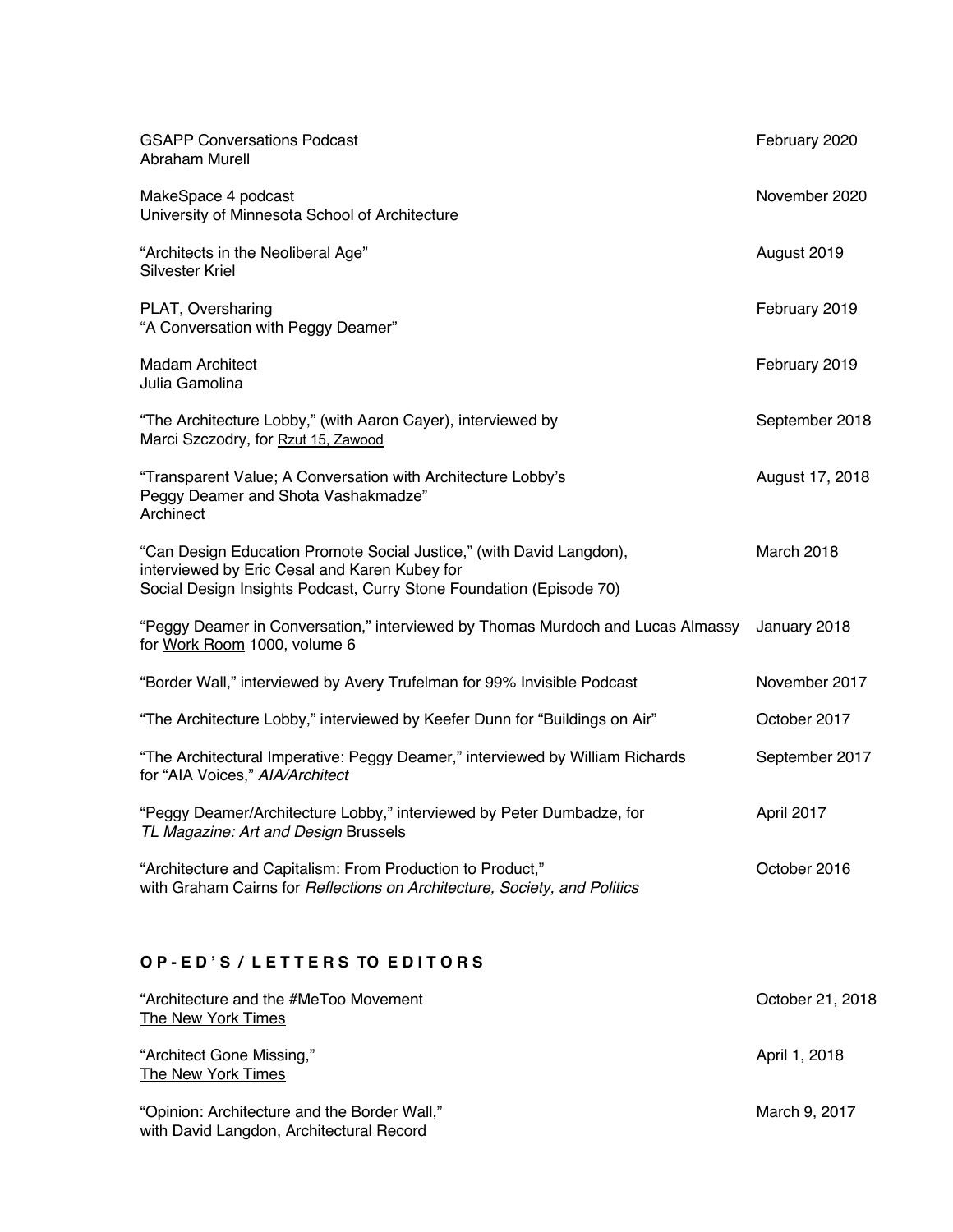| "Invitation to a Dialogue: Less Ego in Architects,"<br>The New York Times                                                                      | August, 2014       |
|------------------------------------------------------------------------------------------------------------------------------------------------|--------------------|
| "The Architects' Role,"<br><b>The New York Times</b>                                                                                           | March 8, 2014      |
| "The Starchitect Stereotype,"<br>The New York Times                                                                                            | September 30, 2013 |
| <b>ARCHITECTURAL PROJECTS</b>                                                                                                                  |                    |
| Articles/Chapters on the work of Deamer Studio and Deamer + Phillips                                                                           |                    |
| "Summer Camp," Jeremy Hansen<br>Kaipara Harbor Holiday Home<br>KaiOra Magzine                                                                  | February 2017      |
| "It Was the Quality of the Light, Bouncing Off the Harbour," Jeremy Hansen,<br>Summer Houses, Kaipara Harbour House<br><b>HOME New Zealand</b> | January, 2017      |
| Multi-fit Birdhouse<br>"Birdhouses of Orient," Suzanne Stephens<br><b>Architectural Record, Community Blog</b>                                 | 2008               |
| <b>Waccabuc Addition</b><br>"Innovative Additions on Traditional Houses," Frank Bernstein<br><b>Dwell Magazine</b>                             | 2007               |
| "Long Island House"<br>Stone Houses: Colonial to Contemporary, Lee Goff                                                                        | 2003               |
| <b>Utah House</b><br>"Desert Sapphire," Lucy Burningham<br><b>Utah Homes and Gardens</b>                                                       | summer 2002        |
| Sagaponack House 2<br>"White Light," Bo Niles<br>Home Magazine                                                                                 | November 2001      |
| <b>Riverhouse Apartment</b><br>"Personal Space"<br>Trends Magazine: Kitchens, vol 17, no.5                                                     | November 2001      |
| <b>Montauk House</b><br>"Simple Composition"<br>Trends Magazine: Home and Architectural, vol 17, no.4                                          | October 2001       |
| <b>Riverhouse Apartment</b><br>"At Once Sleek and Lush," Wendy Moonan<br><b>House and Garden</b>                                               | September 2000     |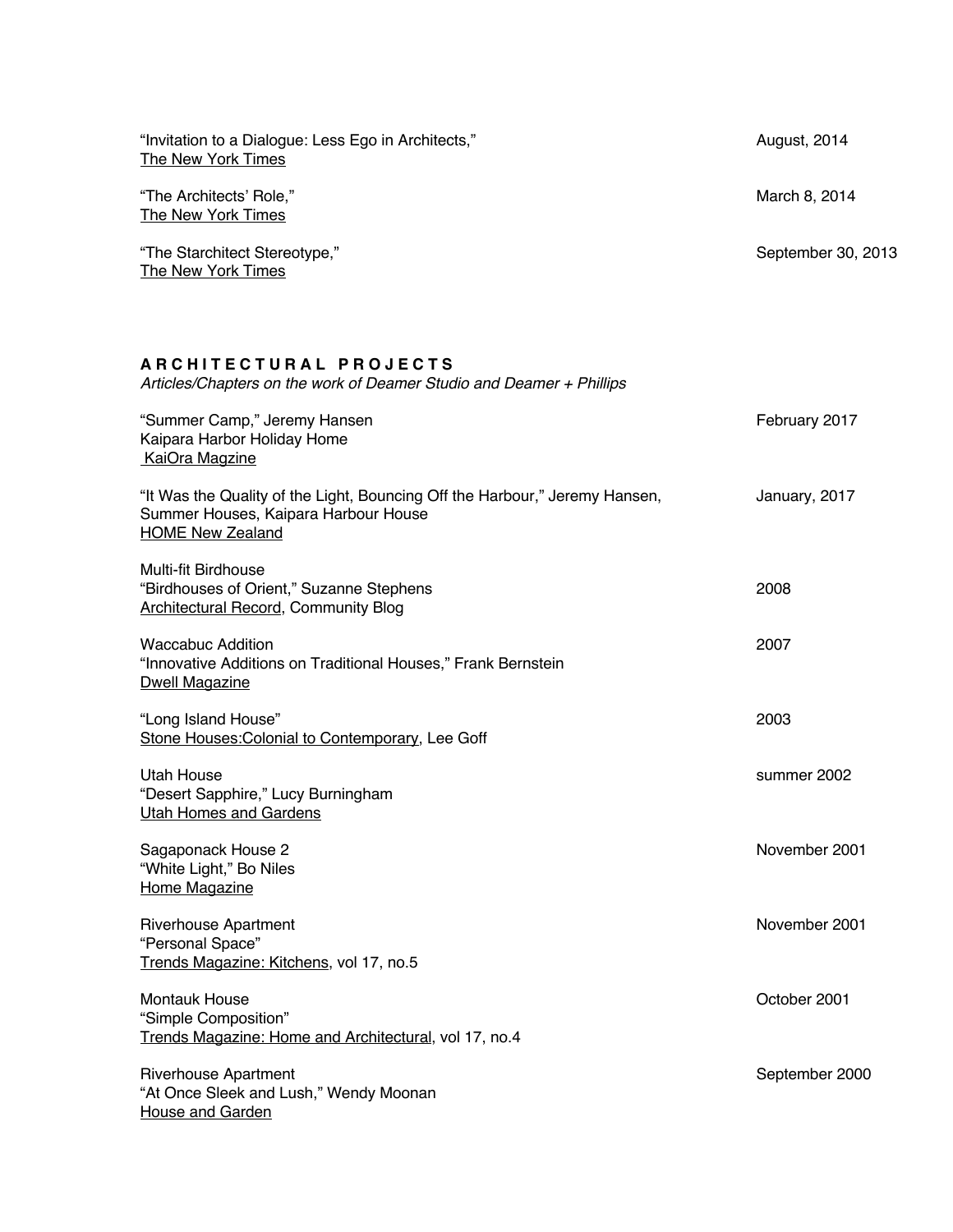| <b>Montauk House</b><br>"The Stone Speaks with Sensitivity at Montauk," Julie lovine<br><b>New York Times</b><br>Pier 40<br>"Parking at Pier 40," Kira Gould<br>Competitions | May 4, 2000<br>spring 1999 |
|------------------------------------------------------------------------------------------------------------------------------------------------------------------------------|----------------------------|
| Pier 40<br>"Pier Pressure: Design by Collage," Kira Gould<br>Van Alen Report: Community Property                                                                             | March 1999                 |
| Sagaponack House<br>"Shaker Kitchen in Long Island," McGillick<br><b>Elle Cuisine</b>                                                                                        | April 1999                 |
| "Deamer + Phillips:<br>Works/Detail," Adam Griff<br>Yale Constructs, vol. 1, no. 1                                                                                           | winter 1999                |
| "In the Galleries:<br>Deamer + Phillips at Parsons," Jane Merkel<br>Oculus                                                                                                   | December 1997              |
| <b>Wenham House</b><br>"Simple Stone Elegance," Chris Santilli<br><b>Masonry Construction</b>                                                                                | November 1998              |
| Sagaponack House<br>"Shaker-shaped," Herbert Ypma<br><b>World of Interiors</b>                                                                                               | <b>July 1998</b>           |
| Sagaponack House<br>"Scene for All Seasons," Pilar Viladas<br><b>New York Times Magazine</b>                                                                                 | January 11, 1998           |
| <b>Wenham House</b><br>Stone Built, Goff<br>(New York: Monacelli Press, Inc.)                                                                                                | 1997                       |
| Sagaponack House<br><b>American Country, Herbert Ypma</b><br>(New York: Stewart, Tabori, Chang)                                                                              | 1997                       |
| Sagaponack House<br>"Unassuming Manor," Henry Urbach<br><b>Interior Design</b>                                                                                               | May 1997                   |
| <b>Wenham House</b><br>"A Stone Genius," Robert Campbell<br>Boston Globe, At Home                                                                                            | Feb 5, 1996                |
| Sagaonack House<br>"Lines of Modernity," Joan Oliver<br>New York Times Magazine, Home Design: In the Well-Made Place                                                         | October 15, 1995           |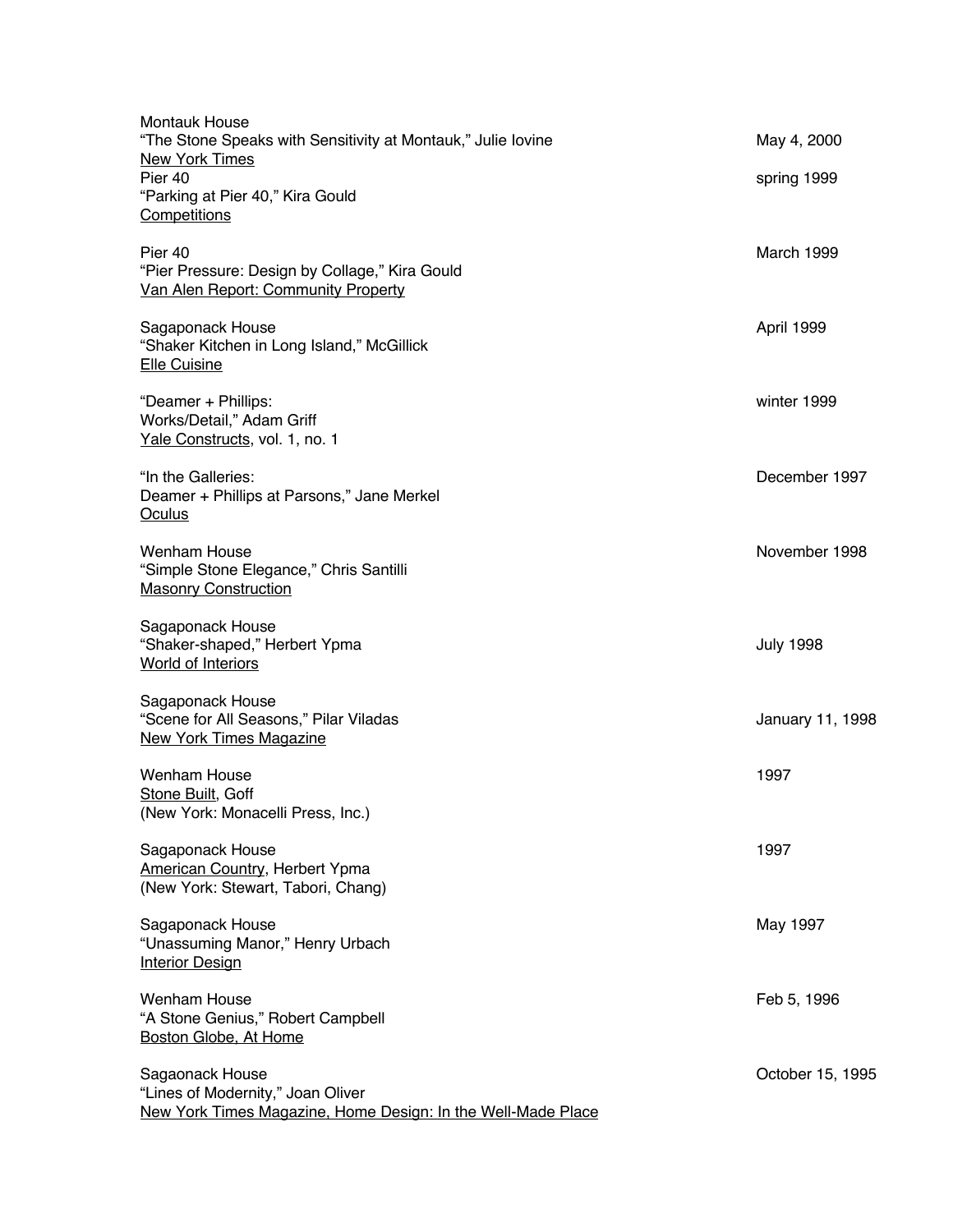| Wenham House<br>"Projects: Rich and Frugal"<br><b>Progressive Architecture</b>                                               | <b>July 1995</b> |
|------------------------------------------------------------------------------------------------------------------------------|------------------|
| Sagaponack House<br>"American Country," Emanuela Magnusson<br>Casa Voque                                                     | May 1995         |
| Wenham House<br><b>Building Stone Magazine</b>                                                                               | April 1994       |
| <b>Park Avenue Penthouse</b><br>Bauwelt 7/6                                                                                  | February 1993    |
| Park Avenue Penthouse<br>New York: Nomadic Design, Ronald Christ, Dennis Dollens, eds.<br>(New York: Site Publications)      | 1993             |
| Prospect Heights Project<br>New Schools for New York, Architectural League, ed.<br>(New York: Princeton Architectural Press) | 1992             |
| Sagaponack House<br>"Home Sweet Village," Suzanne Slesin<br><b>New York Times</b>                                            | July 23, 1992    |
| <b>Park Avenue Penthouse</b><br>New York Architecture, Vol. 4<br><b>NYC AIA</b>                                              | 1991             |
| <b>Park Avenue Penthouse</b><br>"The Last Details," Joseph Anthony<br>House and Garden                                       | January 1991     |
| <b>Park Avenue Penthouse</b><br>"Supported in Detail," Philip Arcidi<br><b>Progressive Architecture</b>                      | December 1990    |
| Prospect Heights Project<br>"And the Winning School is - Smaller," Paul Goldberger<br><b>New York Times</b>                  | May 27, 1990     |
| <b>Cooper Union Thesis</b><br>"Manhattan: Decay and Regeneration"<br><b>Education of an Architect</b>                        | 1988             |
| "Ut Architectura Poesis"<br>Detail (catalogue)                                                                               | 1985             |
| Hearth Project<br>Ritual: The Princeton Journal 1<br>(Princeton: Princeton Architectural Press)                              | 1983             |